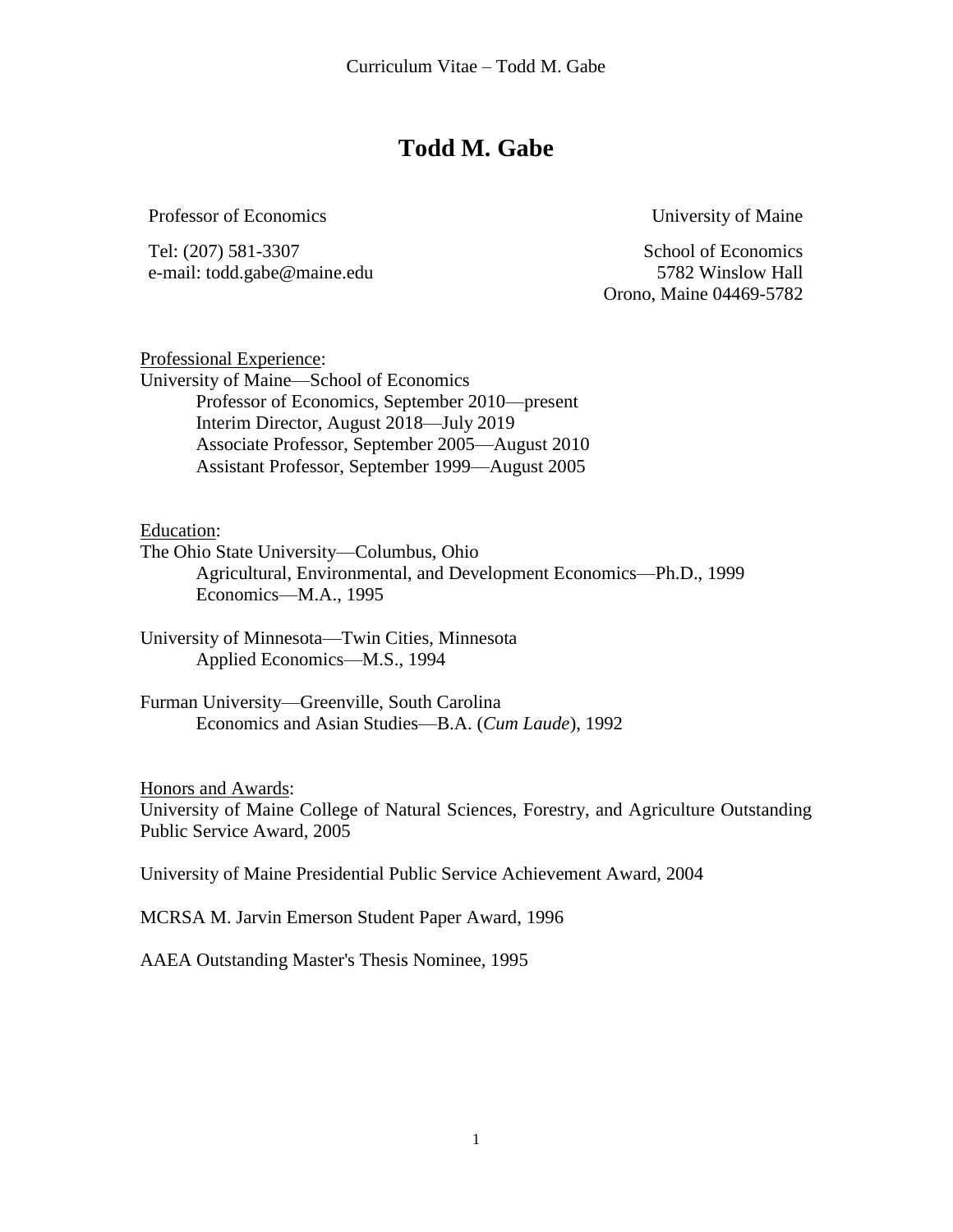Courses Taught: Introduction to Economics—ECO 100 Principles of Microeconomics—ECO 120 Economics of Sports—ECO 285 Applied Economic Data Analysis—ECO 366 Introduction to Natural Resource Economics and Policy—ECO 377 Rural Economic Development—ECO 422 State and Local Economic Analysis—ECO 527 Modern Economic Problems—INT 110 Land Use Planning—REP 424

Book and Book Chapters: Gabe, Todd M. *The Pursuit of Economic Development: Growing Good Jobs in U.S. Cities and States*. Palgrave Macmillan, 2017

Crawley, Andrew and Todd Gabe. "Beercations: A Spatial Analysis of the U.S. Craft Brewery and Tourism Sectors," in a [Maria Giulia Pezzi,](https://www.routledge.com/products/search?author=Maria%20Giulia%20Pezzi) [Alessandra Faggian](https://www.routledge.com/products/search?author=Alessandra%20Faggian) and [Neil Reid](https://www.routledge.com/products/search?author=Neil%20Reid) (eds.), *Agritourism, Wine Tourism and Craft Beer Tourism: Local Responses to Peripherality Through Tourism Niches*. Routledge Publishers, 2019.

Gabe, Todd M. "The Value of Creativity," in a David Andersson, Ake Andersson and Charlotta Mellander (eds.), *Handbook of Creative Cities*. Edward Elgar, 2011.

Gabe, Todd M. "Impact of Agglomerations on the Economy," in a Stephan Goetz, Steven Deller and Thomas Harris (eds.), *Targeted Regional Economic Development*. Routledge Publishers, 2009.

## Published Articles:

Gabe, Todd, "Yelp.com Ratings and the Businesses Visited by Cruise Passengers in Bar Harbor, Maine." *Applied Economics Letters*, Forthcoming.

Werner, Samantha, Scott Lemos, Amanda McLeod, John Halstead, Todd Gabe, Ju-Chin Huang, Chyi Lyi Liang, Wei Shi, Lily Harris and James McConnon. "Prospects for New England Agriculture: Farm to Fork." *Agricultural and Resource Economics Review*, Vol. 48, No. 3, 2019.

Gabe, Todd, Jaison R. Abel, and Richard Florida. "Can Workers in Low-End Occupations Climb the Job Ladder?" *Economic Development Quarterly*, Vol. 33, No. 2, 2019.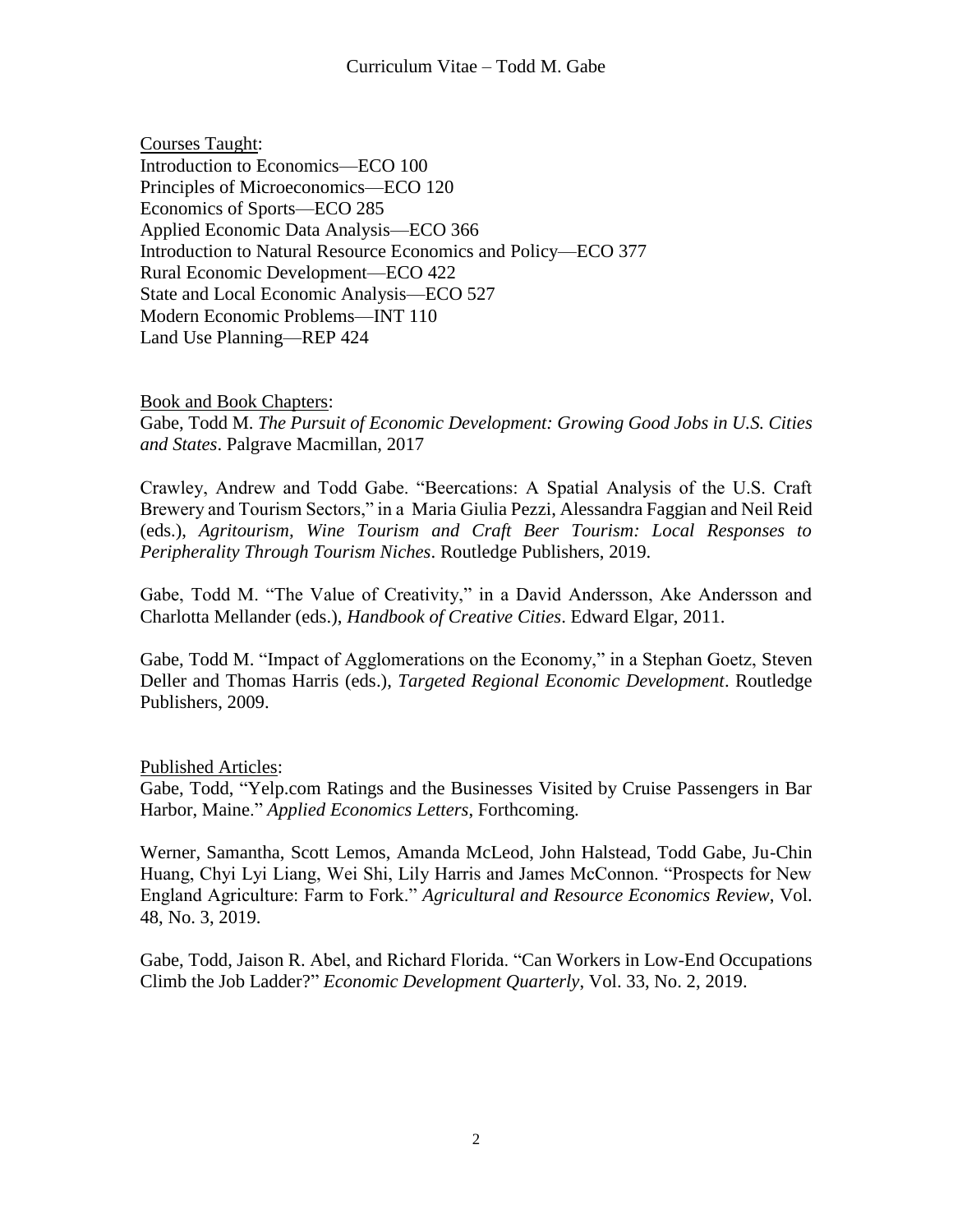Gabe, Todd and James McConnon. "Popping the Question: The Influence of Survey Design on Estimated Visitor Spending in a Region." *Journal of Regional Analysis and Policy*, Vol. 48, No. 4, 2018.

Wilkins, Emily, Sandra De Urioste-Stone, Aaron Weiskittel, and Todd Gabe. "Effects of Weather Conditions on Tourism Spending: Implications for Future Trends under Climate Change." *Journal of Travel Research*, Vol. 57, No. 8, 2018.

Wilkins, Emily, Sandra De Urioste-Stone, Aaron Weiskittel, and Todd Gabe. "Weather Sensitivity and Climate Change Perceptions of Tourists: A Segmentation Analysis." *Tourism Geographies*, Vol. 20, No. 2, 2018.

Gabe, Todd, "I Would Walk 500 Miles: Using Travel Costs to Analyze the Market for Popular Music Concerts." *Applied Economics Letters*, Vol. 23, No. 13, 2016.

Freedman, Emily A., James C. McConnon, Jr., Gary L. Hunt, and Todd M. Gabe, "An Analysis of the Economic Impacts of Big-Box Stores on a Community's Retail Sector: Evidence from Maine." *Journal of Regional Analysis and Policy*, Vol. 46, No. 2, 2016.

Backman, Mikaela, Todd Gabe and Charlotta Mellander, "Effects of Human Capital on the Growth and Survival of Swedish Businesses." *Journal of Regional Analysis and Policy*, Vol. 46, No.1, 2016.

Gabe, Todd M. and Jaison R. Abel, "Shared Knowledge and the Coagglomeration of Occupations." *Regional Studies*, Vol. 50, No. 8, 2016.

Gabe, Todd, "Effects of the October 2013 U.S. Federal Government Shutdown on National Park Gateway Communities: The Case of Acadia National Park and Bar Harbor, Maine." *Applied Economics Letters*, Vol. 23, No. 5, 2016.

Breece, James, Glenn Mills, and Todd Gabe, "The Economic Implications of Maine's Changing Age Structure." *Maine Policy Review*, Vol. 24, No. 2, 2015.

Abel, Jaison, Todd Gabe and Kevin Stolarick, "Skills across the Urban-Rural Hierarchy." *Growth and Change*, Vol. 45, No. 4, 2014.

Gabe, Todd and Nicholas Lisac, "A Note on the Effects of Popular Music Concerts on Hospitality Sales: The Case of Waterfront Concerts in Bangor, Maine." *Review of Regional Studies*, Vol. 44, No. 1, 2014.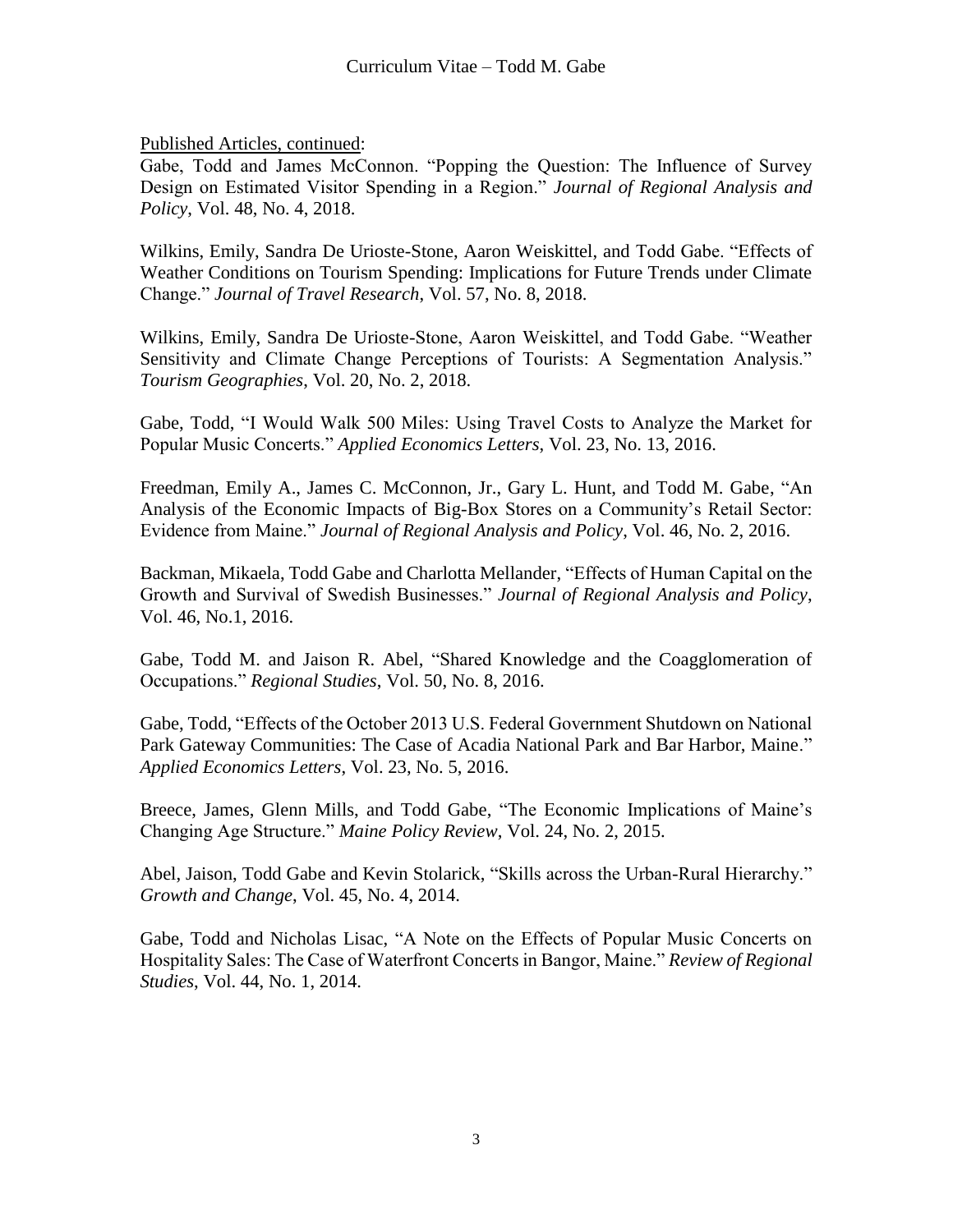Gabe, Todd and Richard Florida, "Effects of the Housing Boom and Bust on U.S. Metro Employment." *Growth and Change*, Vol. 44, No. 4, 2013.

Gabe, Todd, Richard Florida and Charlotta Mellander, "The Creative Class and the Crisis." *Cambridge Journal of Regions, Economy and Society*, Vol. 6, No. 1, 2013.

Abel, Jaison, Ishita Dey and Todd Gabe, "Productivity and the Density of Human Capital." *Journal of Regional Science*, Vol. 52, No. 4, 2012.

Gabe, Todd, Kevin Stolarick and Jaison Abel, "Rural Areas Lag Behind in Key Workforce Skills." *Choices*, Vol. 27, No. 2, 2012.

Gabe, Todd, Jaison Abel, Adrienne Ross and Kevin Stolarick, "Knowledge in Cities." *Urban Studies*, Vol. 49, No. 6, 2012.

Gabe, Todd M. and Jaison R. Abel, "Specialized Knowledge and the Geographic Concentration of Occupations." *Journal of Economic Geography*, Vol. 12, No. 2, 2012.

Abel, Jaison R. and Todd M. Gabe, "Human Capital and Economic Activity in Urban America." *Regional Studies*, Vol. 45, No. 8, 2011.

Gabe, Todd M. and Bernardita Silva, "Did George W. Bush Increase the Happiness of U.S. Republicans?" *Applied Economics Letters*, Vol. 18, No. 10-12, 2011.

Gabe, Todd, James McConnon and Richard Kersbergen, "Economic Contribution of Maine's Food Industry." *Maine Policy Review*, Vol. 20, No. 1, 2011.

Gabe, Todd M. and Jaison R. Abel, "Agglomeration of Knowledge." *Urban Studies*, Vol. 48, No. 7, 2011.

Devine, Jon, Todd Gabe and Kathleen P. Bell, "Community Scale and Resident Attitudes towards Tourism." *Journal of Regional Analysis and Policy*, Vol. 39, No. 1, 2009.

Gabe, Todd M., "Knowledge and Earnings." *Journal of Regional Science*, Vol. 49, No. 3, 2009.

Gabe, Todd M., "City-Industry Agglomeration and Changes in the Geographic Concentration of Industry." *Review of Regional Studies*, Vol. 38, No. 2, 2008.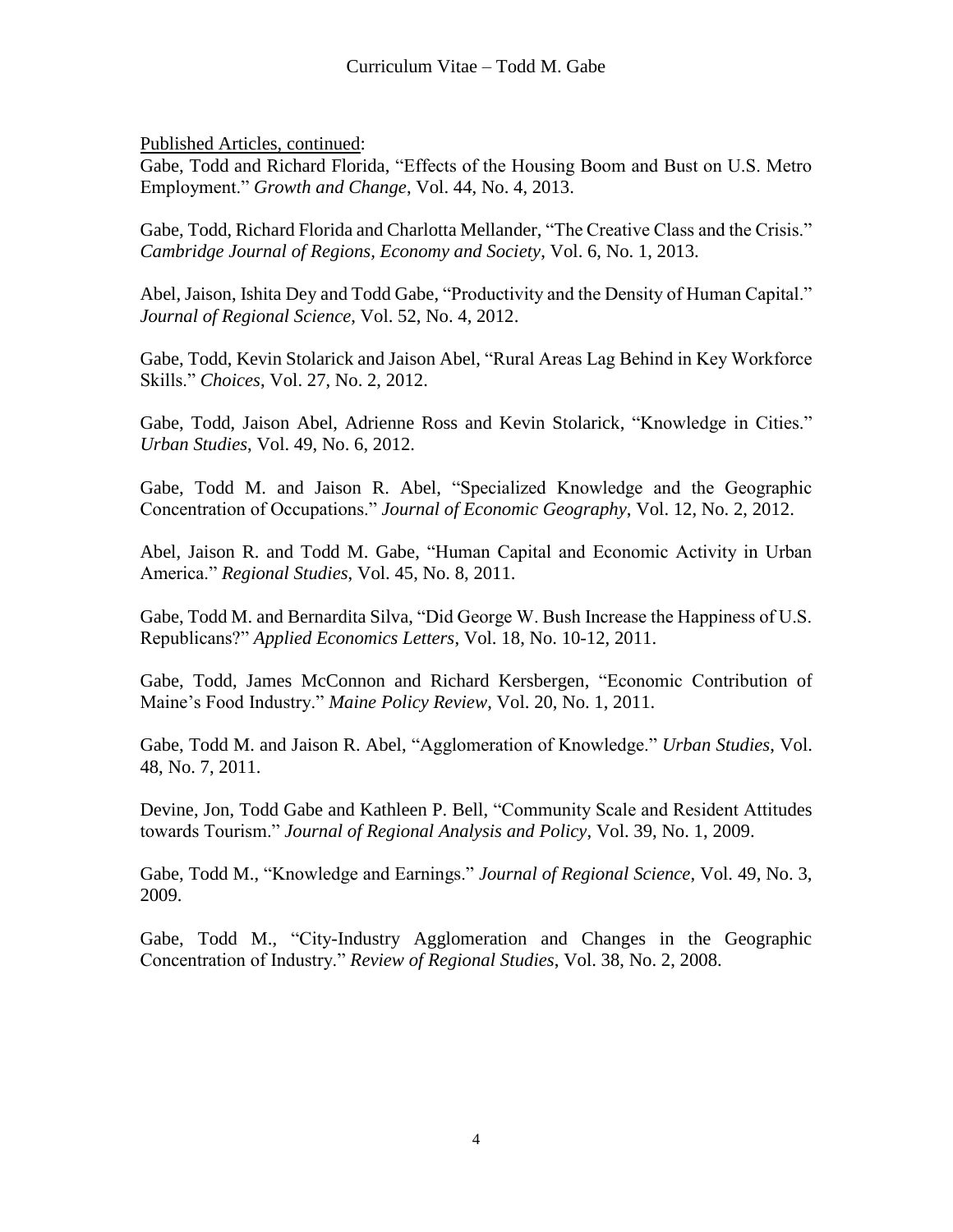Gabe, Todd, Kristen Colby and Kathleen Bell, "Creative Occupations, Earnings, and the U.S. Rural-Urban Wage Gap." *Canadian Journal of Regional Science*, Vol. 30, No. 3, 2007.

Gabe, Todd M., "Local Economic Instability and Business Location: The Case of Maine." *Land Economics*, Vol. 83, No. 3, 2007.

Gabe, Todd, Kristen Colby and Kathleen Bell, "The Effects of Workforce Creativity on Earnings in U.S. Counties." *Agricultural and Resource Economics Review*, Vol. 36, No. 1, 2007.

Gabe, Todd M., "Growth of Creative Occupations in U.S. Metropolitan Areas: A Shift-Share Analysis." *Growth and Change*, Vol. 37, No. 3, 2006.

Gabe, Todd, Colleen Lynch and James McConnon, "Likelihood of Cruise Ship Passenger Return to a Visited Port: The Case of Bar Harbor, Maine." *Journal of Travel Research*, Vol. 44, No. 3, 2006.

Gabe, Todd M., "The Effects of Industry Instability on Sector Entry: The Case of Maine." *Review of Regional Studies*, Vol. 35, No. 1, 2005.

Gabe, Todd M., "Industry Agglomeration and Investment in Rural Businesses." *Review of Agricultural Economics*, Vol. 27, No. 1, 2005.

Gabe, Todd M., "Establishment Growth in Small Cities and Towns." *International Regional Science Review*, Vol. 27, No. 2, 2004.

Gabe, Todd M. and Kathleen P. Bell, "Tradeoffs between Local Taxes and Government Spending as Determinants of Business Location." *Journal of Regional Science*, Vol. 44, No. 1, 2004.

Gabe, Todd, Colleen Lynch and James McConnon, "The Impact of Cruise Ship Passengers in Maine: The Example of Bar Harbor." *Maine Policy Review*, Vol. 12, No. 3, 2003.

Gabe, Todd M., "Local Fiscal Policy and Establishment Growth." *Journal of Regional Analysis and Policy*, Vol. 33, No. 1, 2003.

Gabe, Todd M. and David S. Kraybill, "Passive Firm Learning and Employment Projection Accuracy." *Small Business Economics*, Vol. 21, No. 1, 2003.

Gabe, Todd M., and Diane Hite. "The Effects of Boating Safety Regulations." *Coastal Management Journal*, Vol. 31, No. 3, 2003.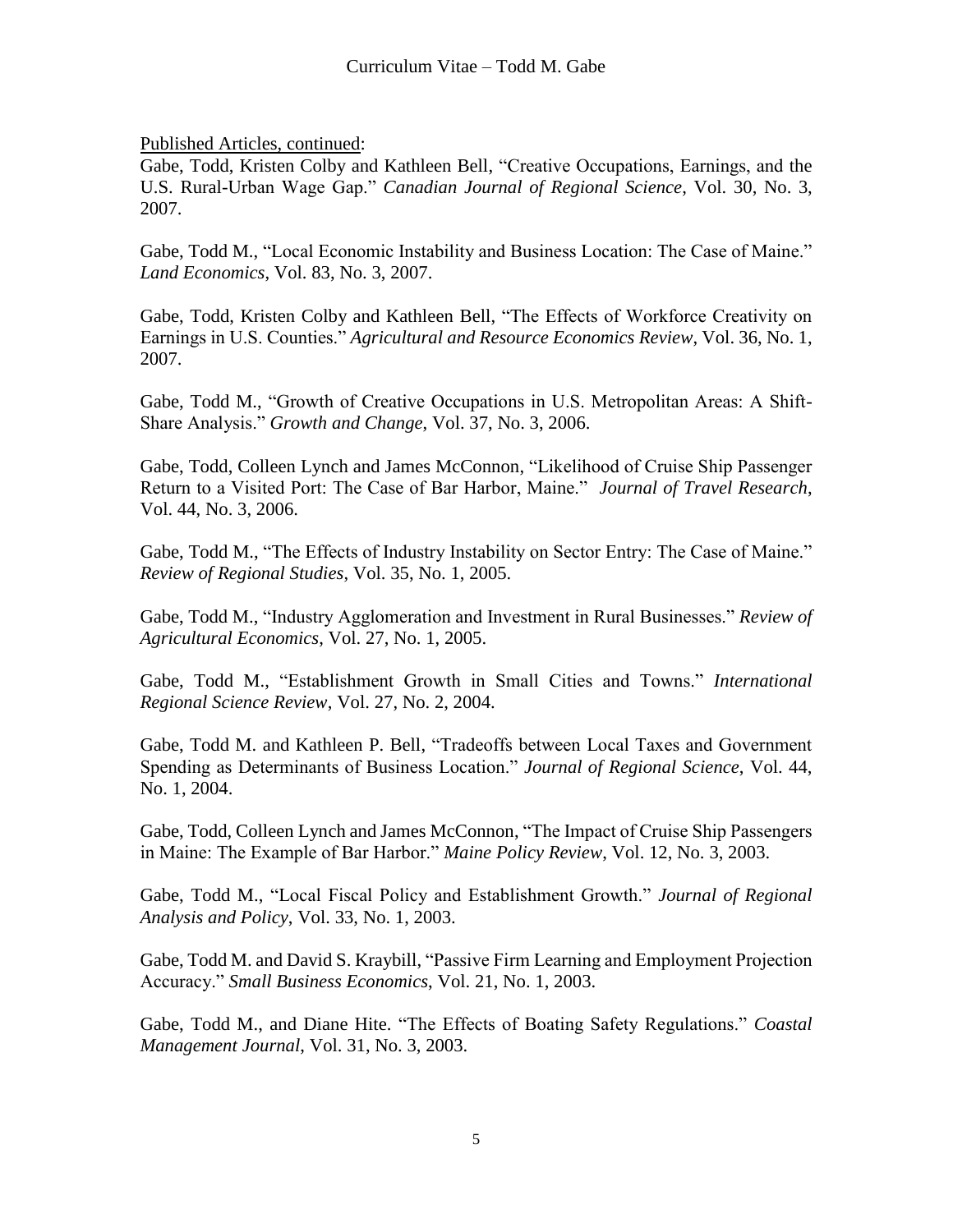Gabe, Todd M. "Local Industry Agglomeration and New Business Activity." *Growth and Change*, Vol. 34, No. 1, 2003.

Gabe, Todd M. and Jaison R. Abel, (Principal Paper) "Deployment of Advanced Telecommunications Infrastructure in Rural America: Measuring the Digital Divide." *American Journal of Agricultural Economics*, Vol. 84, No. 5, 2002.

Gabe, Todd M. and David S. Kraybill, "The Effect of State Economic Development Incentives on Employment Growth of Establishments." *Journal of Regional Science*, Vol. 42, No. 4, 2002.

Gabe, Todd M. and David S. Kraybill, "Tax Incentive Requests and Offers in a State Economic Development Program." *Review of Regional Studies*, Vol. 28, No. 3, 1998.

Gabe, Todd M., "Are Tax Incentives for Economic Development Rational?" *Journal of Regional Analysis and Policy*, Vol. 26, No. 1, 1996.

Gabe, Todd, Jean Kinsey and Scott Loveridge, "Local Economic Impacts of Tribal Casinos: The Minnesota Case." *Journal of Travel Research*, Vol. 34, No. 3, 1996.

Published Book Reviews:

Gabe, Todd, Book Review of Surviving Job Loss: Papermakers in Maine and Minnesota. *Economic Development Quarterly*, Vol. 1, No. 1, 2017.

Gabe, Todd M., Book Review of Economic Geography and the Uneven Development of Regions. *Journal of Regional Science*, Vol. 53, No. 1, 2013.

Gabe, Todd, Book Review of Making Cities Work: Prospects and Policies for Urban America. *Review of Regional Studies*, Vol. 29, No. 1, 2009.

Gabe, Todd M., Book Review of The Economic Geography of Innovation. *Journal of Regional Science*, Vol. 48, No. 3, 2008.

Gabe, Todd M., Book Review of Rural Planning and Management. *Agricultural Economics*, Vol. 28, No. 3, 2003.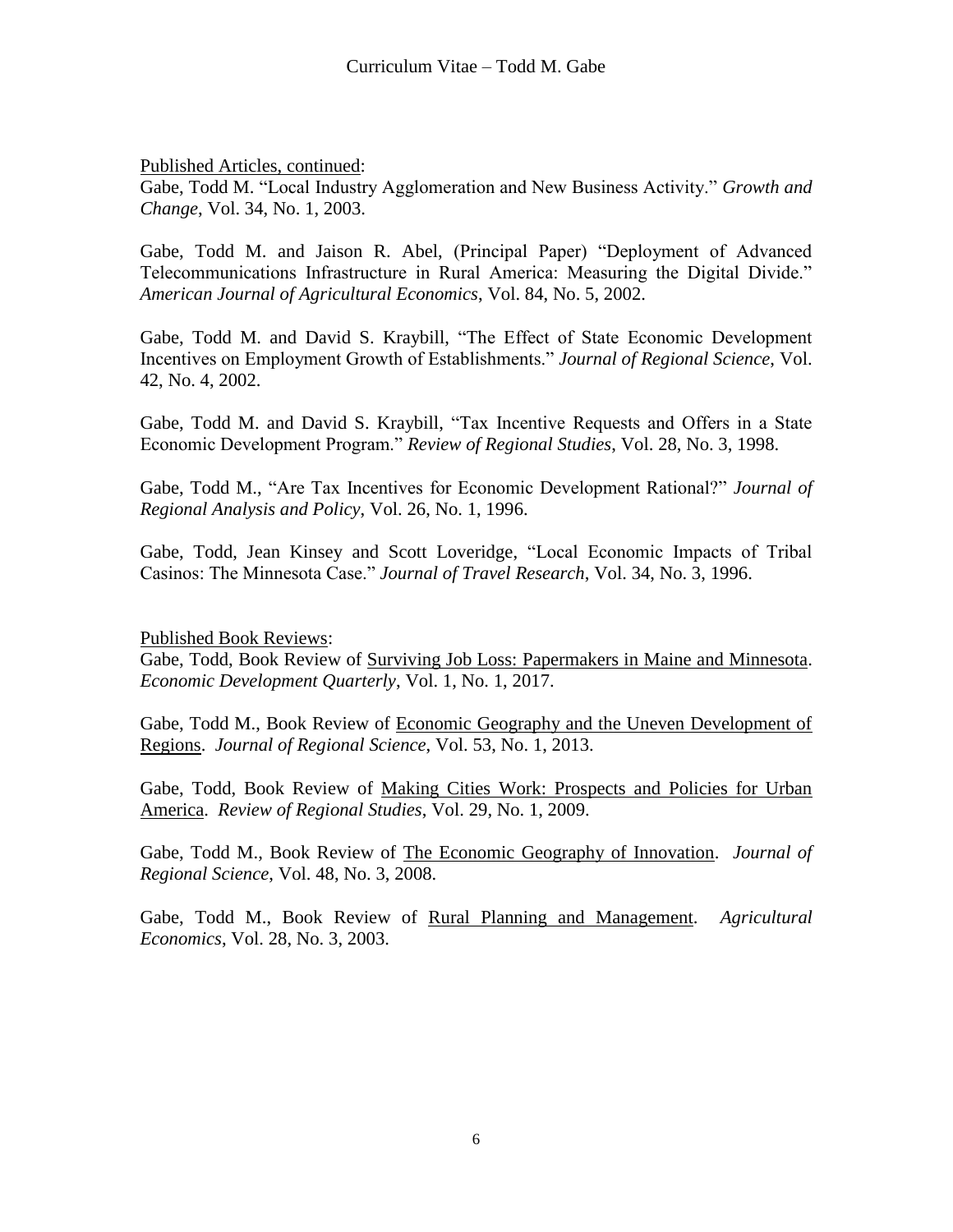Technical Reports and Other Publications:

Gabe, Todd and Andrew Crawley, "Economic Contribution of Maine's Hospitality Sector." School of Economics, University of Maine, Staff Paper 635, November 2019.

Gabe, Todd, Jaison Abel and Richard Florida, "Can Low-Wage Workers Find Better Jobs?" Federal Reserve Bank of New York, Staff Report 846. April 2018.

Gabe, Todd, "Estimating County-Level Capacities for Supplying Local Vegetables and Melons." School of Economics, University of Maine, Staff Paper 634, September 2017.

Gabe, Todd, Dominic Gayton, Patrick Robinson, James McConnon and Sean Larkin, "Economic Impact of Cruise Ship Passengers Visiting Bar Harbor (Maine) in 2016." School of Economics, University of Maine, Staff Paper 629, February 2017.

Gabe, Todd, "Potential Impacts of Question 2 and Characteristics of High-Income Earners in Maine." School of Economics, University of Maine, Staff Paper 628, January 2017.

Gabe, Todd, "Economic Impact of UMaine's Out-of-State Undergraduate Students." School of Economics, University of Maine, Staff Paper 626, August 2016.

Gabe, Todd and James McConnon, "Economic Contribution of Maine's Aquaculture Industry." School of Economics, University of Maine, Staff Paper 623, April 2016.

Gabe, Todd, "The High Seasonality of Tourism in Maine." School of Economics, University of Maine, Staff Paper 621, October 2015.

Gabe, Todd, "Estimating the Percentages of Local Jobs Impacted by Minimum Wage Hikes Proposed in Bangor and Portland, Maine." School of Economics, University of Maine, Staff Paper 620, October 2015.

Gabe, Todd, Catherine Dickerson and Jonathan Rubin, "Economic Impacts of Expanded Marine Port Operations in Washington County." School of Economics, University of Maine, Staff Paper 619, June 2015.

Gabe, Todd, "Growth of Maple Syrup and Related Products in Maine." School of Economics, University of Maine, Staff Paper 615, June 2014.

Gabe, Todd, "Economic Impacts of Maine's Maple Industry." School of Economics, University of Maine, Staff Paper 614, February 2014.

Gabe, Todd and Nicholas Lisac, "Local Economic Impacts of Popular Music Concerts." School of Economics, University of Maine, Staff Paper 612, October 2013.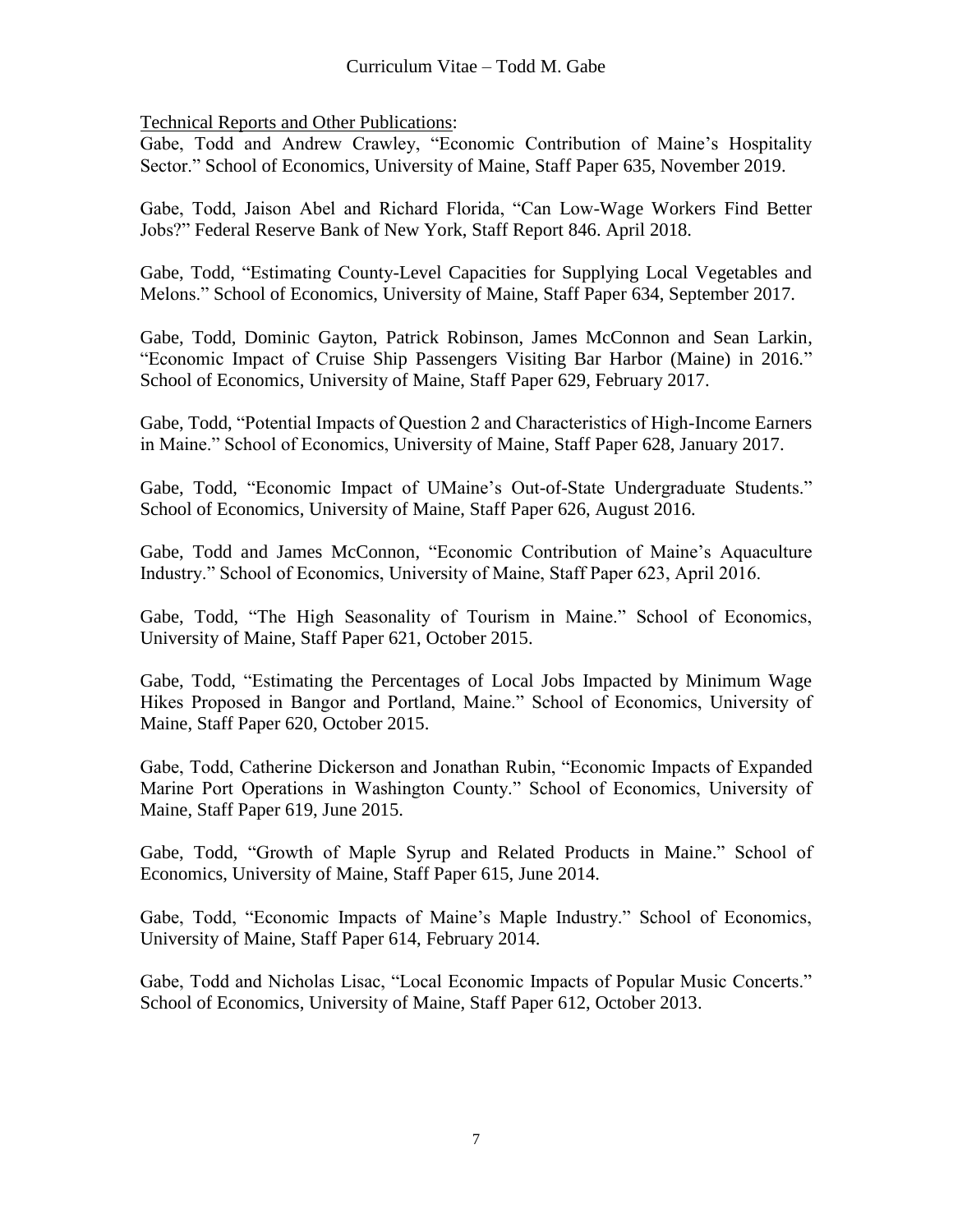Gabe, Todd, "Economic Impact of the New England Aqua Ventus (Phases I and II) Offshore Wind Power Project in Maine." School of Economics, University of Maine, Staff Paper 610, September 2013.

Gabe, Todd, "Productivity in Maine." School of Economics, University of Maine, Staff Paper 608, July 2013.

Noblet, Caroline and Todd Gabe, "Business Climate for Maine's Clean Technology Sector." School of Economics, University of Maine, Staff Paper 607, June 2013.

Gabe, Todd and Caroline Noblet, "Maine's Environmental and Energy Technology Sector: Economic Impact and Recent Growth." School of Economics, University of Maine, Staff Paper 605, February 2013.

Gabe, Todd, Amy Hudnor and Luke Finnemore, "Economic Impact and Resident Valuation of the Boothbay Region Land Trust." School of Economics, University of Maine, Staff Paper 604, February 2013.

Gabe, Todd, "Medical Costs of Childhood Obesity in Maine." School of Economics, University of Maine, Staff Paper 603, November 2012.

Gabe, Todd, "Employment Growth in Maine: 2001 to 2010." Report prepared through the University of Maine, Knowledge Transfer Alliance (KTA), School of Economics, Staff Paper 602, June 2012.

Gabe, Todd and James McConnon, "Retail and Service Sector Gap Analysis of Lisbon, Maine." Report prepared through the University of Maine, Knowledge Transfer Alliance (KTA) for the Town of Lisbon. May 2012.

Gabe, Todd and James McConnon, "Retail and Service Sector Analysis of Ellsworth, Maine." Report prepared through the University of Maine, Knowledge Transfer Alliance (KTA) for the City of Ellsworth. April 2012.

Gabe, Todd and James McConnon, "Economic Contribution of Maine's Golf Courses in 2011." School of Economics, University of Maine, Staff Paper 600, March 2012.

McConnon, James C., Thomas G. Allen, and Todd Gabe, "Trade Area Analysis of Retail Sales for Lisbon, Maine." School of Economics, University of Maine, Staff Paper 599, 2012.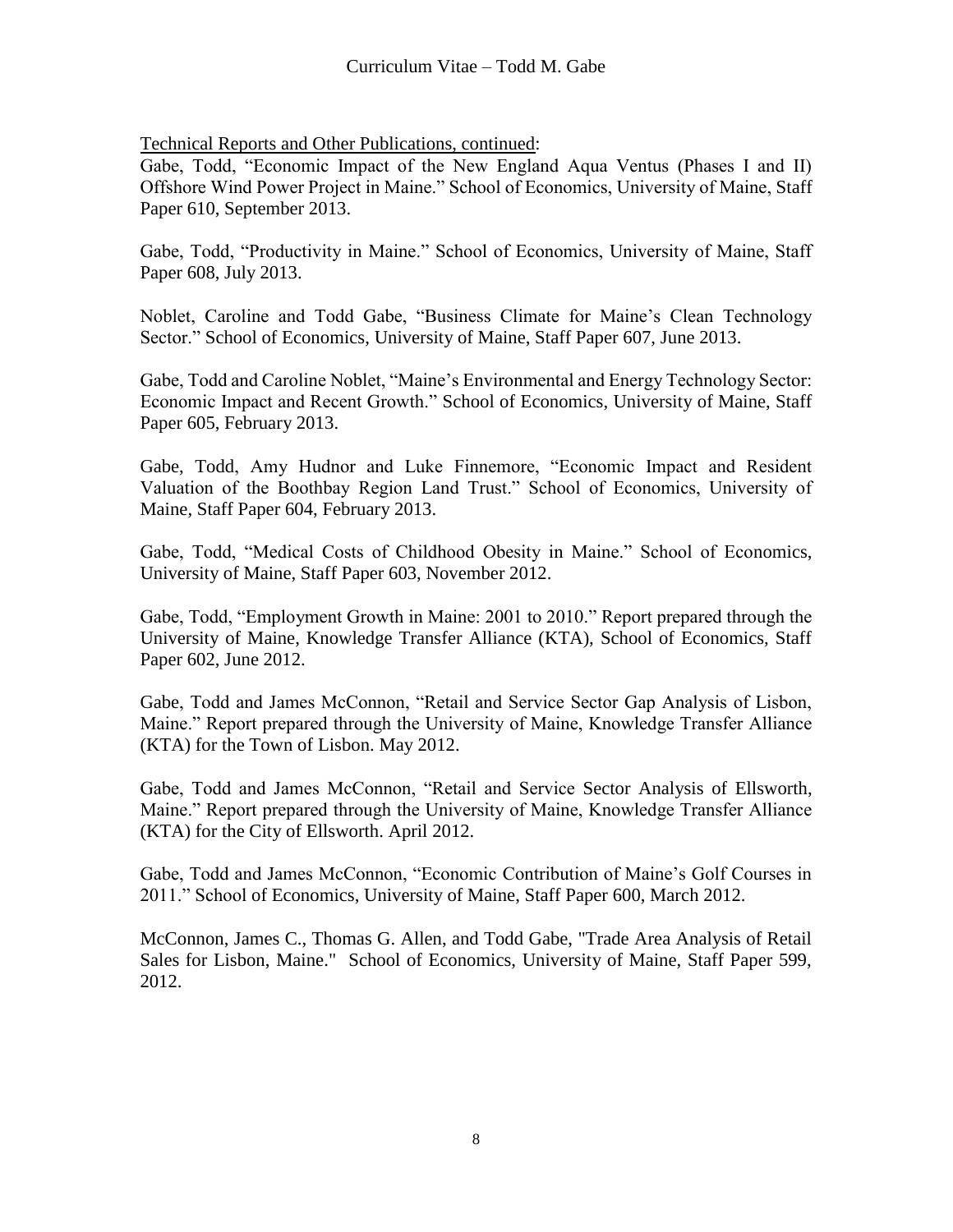McConnon, James C., Thomas G. Allen, and Todd Gabe, "Trade Area Analysis of Retail Sales for Ellsworth, Maine." School of Economics, University of Maine, Staff Paper 598, 2012.

Abel, Jaison, Todd Gabe and Kevin Stolarick, "Workforce Skills Across the Urban-Rural Hierarchy." Federal Reserve Bank of New York, Staff Report 552. February 2012.

Gabe, Todd and James McConnon, "Retail and Service Sector Analysis of Brewer, Maine." Report prepared through the University of Maine, Knowledge Transfer Alliance (KTA) for the City of Brewer. January 2012.

McConnon, James C., Thomas G. Allen, and Todd Gabe, "Trade Area Analysis of Retail Sales for Brewer, Maine." School of Economics, University of Maine, Staff Paper 596, 2011.

Gabe, Todd, "Regional Economic Contribution of the New England Electric Railway Historical Society and Seashore Trolley Museum." Report prepared through the University of Maine, Knowledge Transfer Alliance (KTA) for the New England Electric Railway Historical Society and Seashore Trolley Museum, July 2011.

Gabe, Todd, "Statewide Economic Contribution of the University of Maine." School of Economics, University of Maine, Staff Paper 593, June 2011.

Gabe, Todd and Bernardita Silva, "Retail and Service Sector Analysis of Orono, Maine." Report prepared through the University of Maine, Knowledge Transfer Alliance (KTA) for the Town of Orono. April 2011.

Gabe, Todd, "Regional Economic Impact of Coastal Maine Botanical Gardens." Report prepared through the University of Maine, Knowledge Transfer Alliance (KTA) for Coastal Maine Botanical Gardens. March 2011.

Gabe, Todd, "Economic Impact of Harbor House." Report prepared through the University of Maine, Knowledge Transfer Alliance (KTA) for Harbor House. September 2010.

Gabe, Todd, "Statewide Economic Impact of Bigelow Laboratory for Ocean Sciences, 2010-2015." Report prepared through the University of Maine, Knowledge Transfer Alliance (KTA) for Bigelow Laboratory. September 2010.

Gabe, Todd, Jaison Abel, Adrienne Ross and Kevin Stolarick, "Knowledge in Cities." University of Toronto, Martin Prosperity Institute, Working Paper 2010-MPIWI-013, September 2010.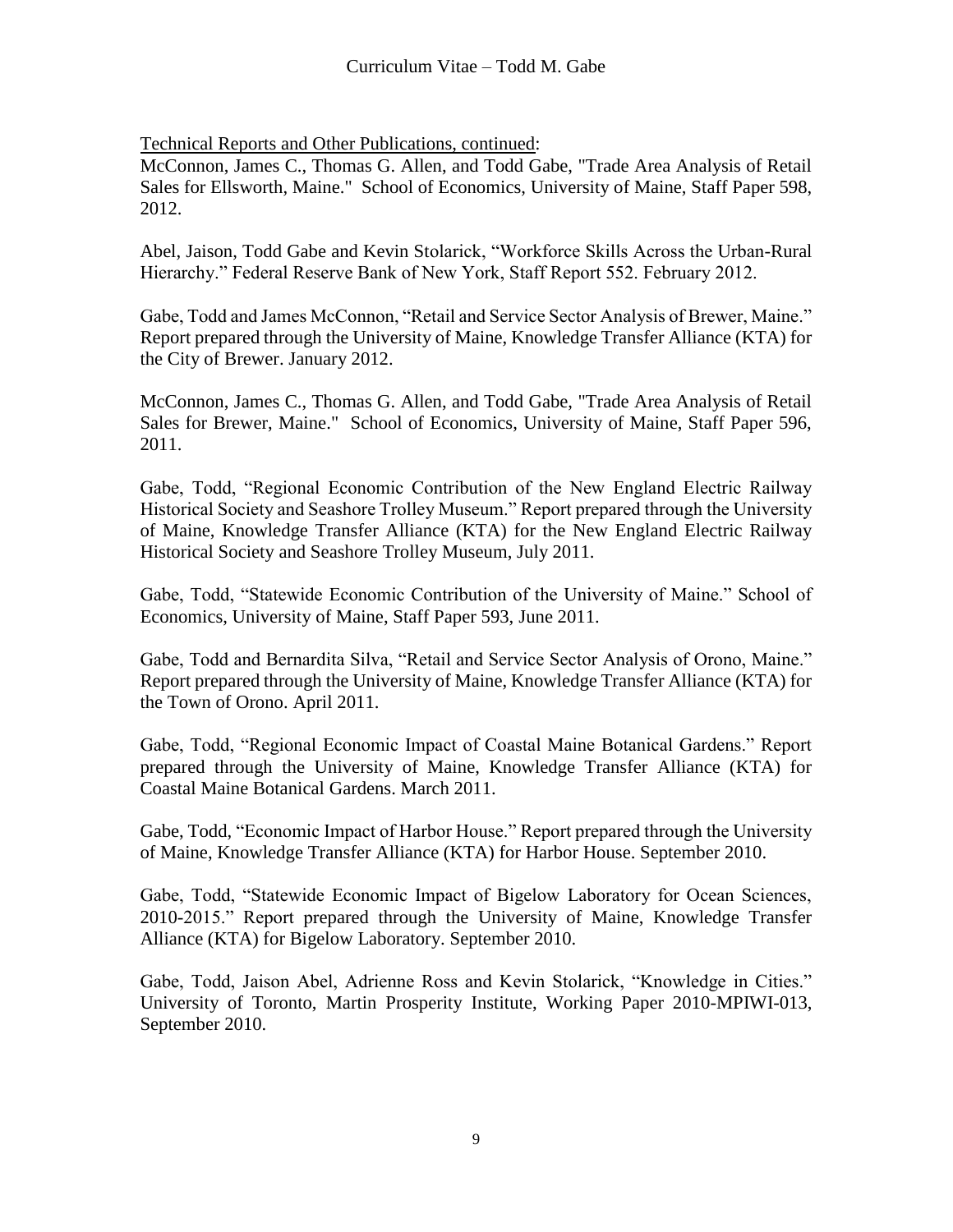Gabe, Todd, "Statewide Economic Contribution of a Proposed Resort Casino in Oxford Maine." School of Economics, University of Maine, Staff Paper 590, August 2010.

Gabe, Todd and Bernardita Silva, "Socioeconomic Profile of Native Americans in Maine." School of Economics, University of Maine, Staff Paper 587, June 2010.

Abel, Jaison, Ishita Day and Todd Gabe, "Productivity and the Density of Human Capital." Federal Reserve Bank of New York, Staff Report 440. March 2010.

Gabe, Todd M. and James McConnon, "Economic Impacts of Year-Round Residents on Mount Desert Island, Maine." School of Economics, University of Maine, Staff Paper 586, March 2010.

Gabe, Todd M., "Beyond Educational Attainment: Knowledge-Based Investments to Enhance a Region's Human Capital and Resident Earnings." Lincoln Institute of Land Policy, Working Paper WP10TG1, February 2010.

Gabe, Todd and Mario Teisl, "Effects of Cellular Telephone Warning Labels (LD 1706) on Maine Retailers." School of Economics, University of Maine, Staff Paper 584, February 2010.

Gabe, Todd, "Economic Contribution of the Proposed SMCC Mid-Coast Campus and Maine Advanced Technology & Engineering Campus (MATEC)." School of Economics, University of Maine, Staff Paper 582, January 2010.

Gabe, Todd and Jaison Abel, "Labor Market Pooling and Occupational Agglomeration." Federal Reserve Bank of New York, Staff Report 392. September 2009.

Gabe, Todd and James McConnon, "Economic Impact of Cruise Ship Passengers in Portland, Maine." School of Economics, University of Maine, Staff Paper 578, July 2009.

Daniel, Harold, Kathleen Bell, John Daigle, Todd Gabe and Jessica Leahy, "Tourism & Recreation" in Jacobson, G.L., I.J. Fernandez, P.A. Mayewski and C.V. Schmitt, Editors, *Maine's Climate Future: An Initial Assessment*. Orono, ME: University of Maine, 2009.

Noblet, Caroline and Todd Gabe, "Economic Profile of the Maine Guiding Industry." School of Economics, University of Maine, Staff Paper 577, November 2008.

Gabe, Todd, "Fiscal and Economic Impacts of Beverage Excise Taxes Imposed by Maine Public Law 629." School of Economics, University of Maine, Staff Paper 575, September 2008.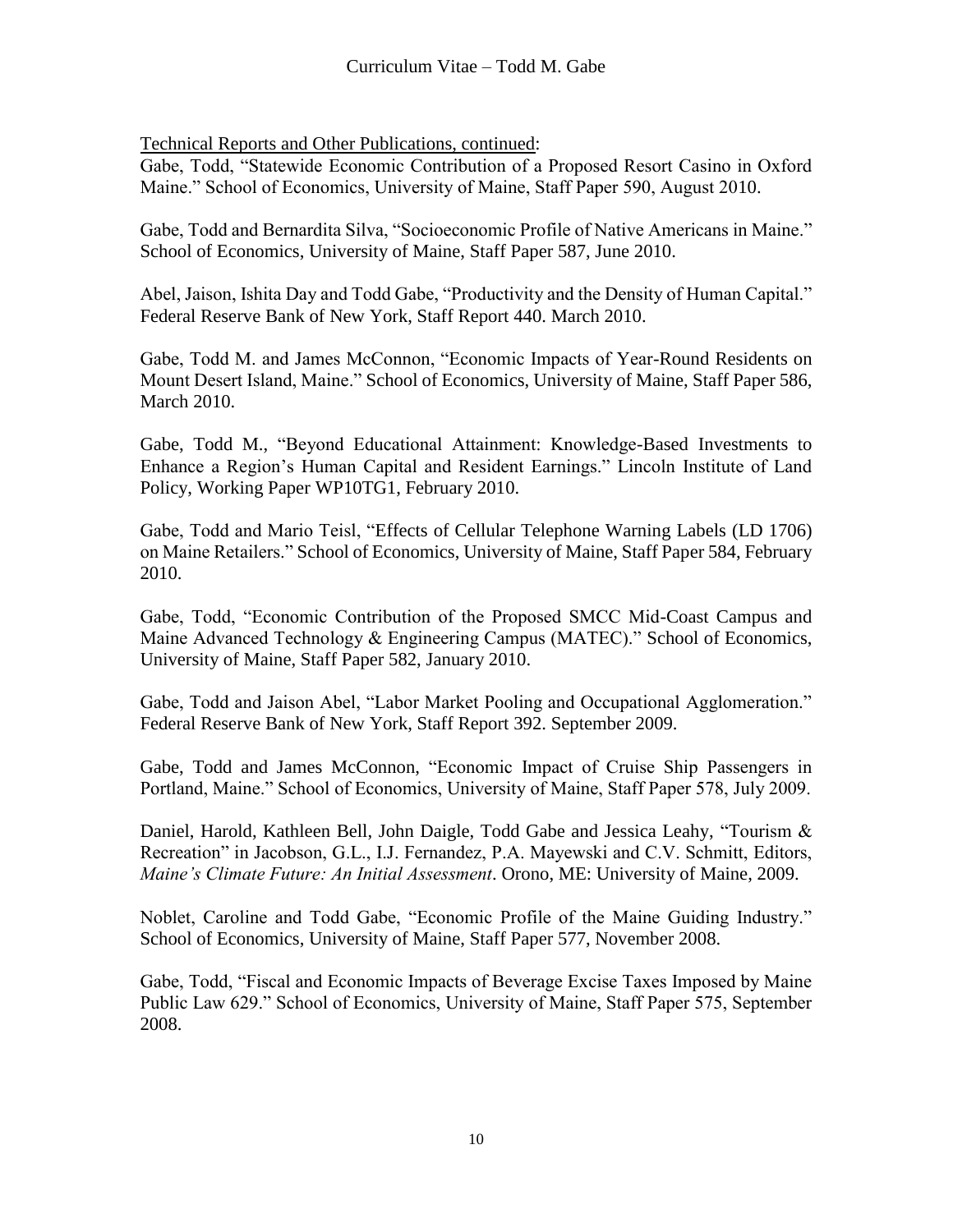Gabe, Todd and Bernardita Silva, "Cruise Ship Passengers and Return Visitation to Maine." School of Economics, University of Maine, Staff Paper 574, August 2008.

Abel, Jaison and Todd Gabe, "Human Capital and Economic Activity in Urban America." Federal Reserve Bank of New York, Staff Report 332. July 2008.

Gabe, Todd, "Market Potential for a Proposed Racino in Oxford County, Maine." School of Economics, University of Maine, Staff Paper 572, November 2007.

Gabe, Todd, "University of Maine's Contributions to State Economic Development." School of Economics, University of Maine, Staff Paper 573, November 2007.

Gabe, Todd, "Market Potential for a Proposed Racino in Calais, Maine." School of Economics, University of Maine, Staff Paper 569, September 2007.

Gabe, Todd, "Effects of Hollywood Slots on Bangor-Area Restaurant and Lodging Sales." School of Economics, University of Maine, Staff Paper 568, July 2007.

Gabe, Todd, Colleen Lynch, James McConnon and Thomas Allen, "Cruisers: What They Do When They Get Off the Ship." in R. Neil Moisey and William Norman, Editors, *Beating the Odds with Tourism Research*, *Proceedings of the 38th Annual Conference of the Travel and Tourism Research Association*, Las Vegas, NV, 2007.

Gabe, Todd. "Foreword: Special Issue on Opportunities and Challenges Facing the Rural Creative Economy." *Agricultural and Resource Economics Review*, Vol. 36, No. 1, 2007.

Trostel, Philip and Todd Gabe. "Fiscal and Economic Effects of College Attainment." School of Economics, University of Maine, Staff Paper 566, March 2007.

Atasoy, Sibel, James McConnon and Todd Gabe. "The Economic Impact and Importance of Microbusinesses to the New England Economy." Department of Resource Economics and Policy, University of Maine, Staff Paper 560, January 2007.

Noblet, Caroline and Todd Gabe. "Business Climate for Maine's Environmental and Energy Technology Sector." Department of Resource Economics and Policy, University of Maine, Staff Paper 565, November 2006.

Gabe, Todd and Caroline Noblet, "Economic Profile of the Environmental and Energy Technology Sector in Maine." Department of Resource Economics and Policy, University of Maine, Staff Paper 564, October 2006.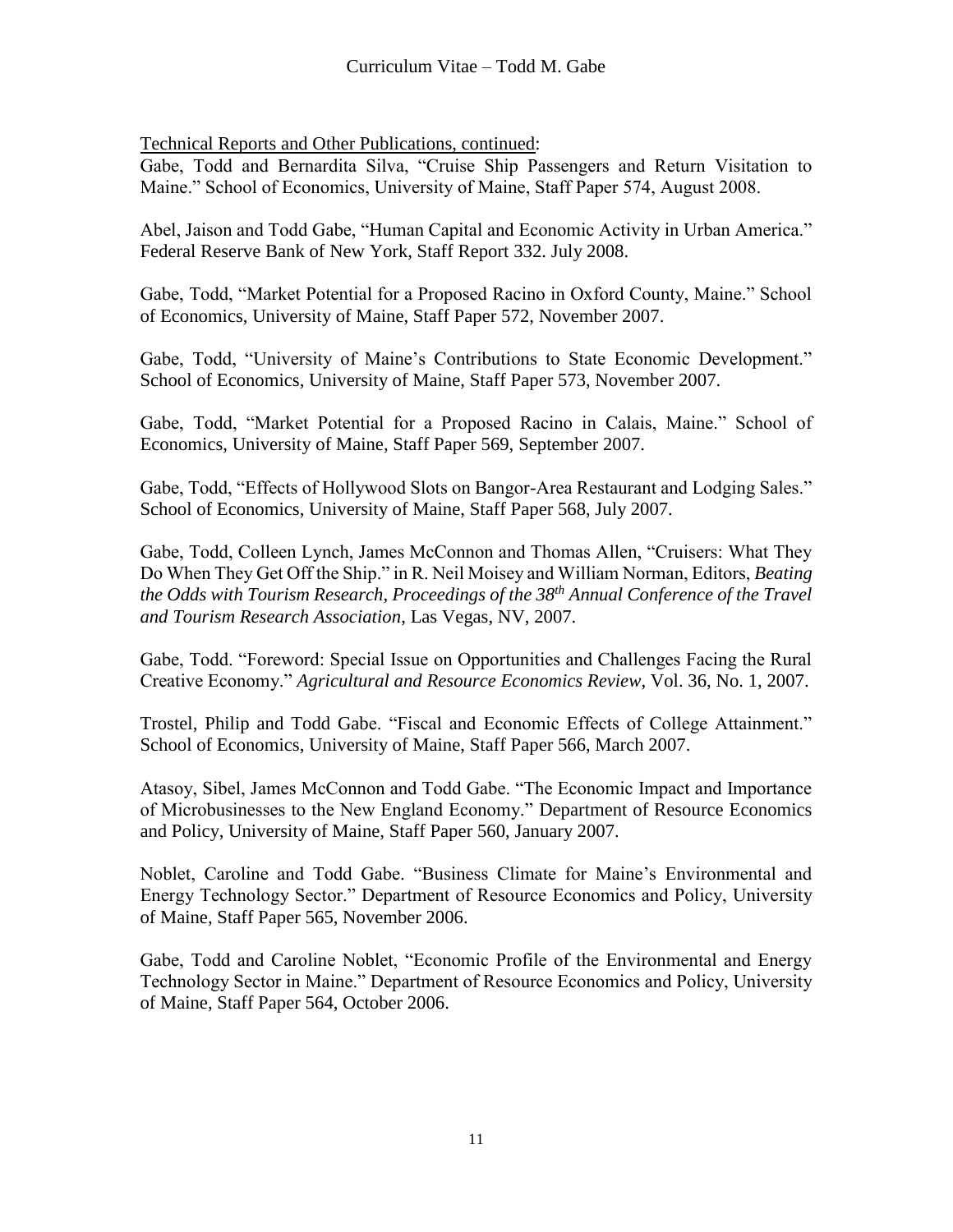Allen, Thomas, Todd Gabe and James McConnon, ""The Economic Contribution of Agri-Tourism to the Maine Economy." Department of Resource Economics and Policy, University of Maine, Staff Paper 563, October 2006.

Gabe, Todd, "Effects of a Proposed TABOR Initiative on Local School and Municipal Government Expenditures in Maine." Department of Resource Economics and Policy, University of Maine, Staff Paper 561, September 2006.

Gabe, Todd and Thomas Allen, "Economic Impact of Cruise Ships in Maine: 2005 Passenger and Crew Expenditures in Bar Harbor and Portland." Department of Resource Economics and Policy, University of Maine, Staff Paper 558, April 2006.

Gabe, Todd. "State and Local Government Finances in Maine: Early Impacts of LD 1." Department of Resource Economics and Policy, University of Maine, Staff Paper 557, January 2006.

Goetz, S.J. K. Brasier, T. Kelsey, W. Whitmer, A. Rangarajan, D. Smith, T. Gabe, D. Kuennen and F. Mangan, "The Small Farms Industry Clusters (SFIC) Project." in Denis Ebodaghe, Editor, *Proceedings of the Fourth National Small Farms Conference*, USDA, Washington, D.C., 2006.

Gabe, Todd, Jonathan Rubin, Charles Morris and Lisa Bragg, "Economic and Fiscal Impacts of a Proposed LNG Facility in Robbinston, Maine." Department of Resource Economics and Policy, University of Maine, Staff Paper 556, November 2005.

Allen, Thomas, Todd Gabe and James McConnon, "Retail Trade Area Assessment for Millinocket, Maine. " Department of Resource Economics and Policy, University of Maine, Staff Paper 553, June 2005.

Gabe, Todd, Kristen Colby, Jack Cohen and Thomas Allen, "Potential for Expanded Dog-Powered Activities in Piscataquis County, Maine." Department of Resource Economics and Policy, University of Maine, Staff Paper 552, June 2005.

Gabe, Todd, "Short-Term Growth of Creative Occupations in Selected U.S. Metropolitan Areas." Department of Resource Economics and Policy, University of Maine, Staff Paper 549, June 2005.

Gabe, Todd, "Economic Impacts of 2005 BRAC Recommendations for Maine." Department of Resource Economics and Policy, University of Maine, Staff Paper 546, May 2005.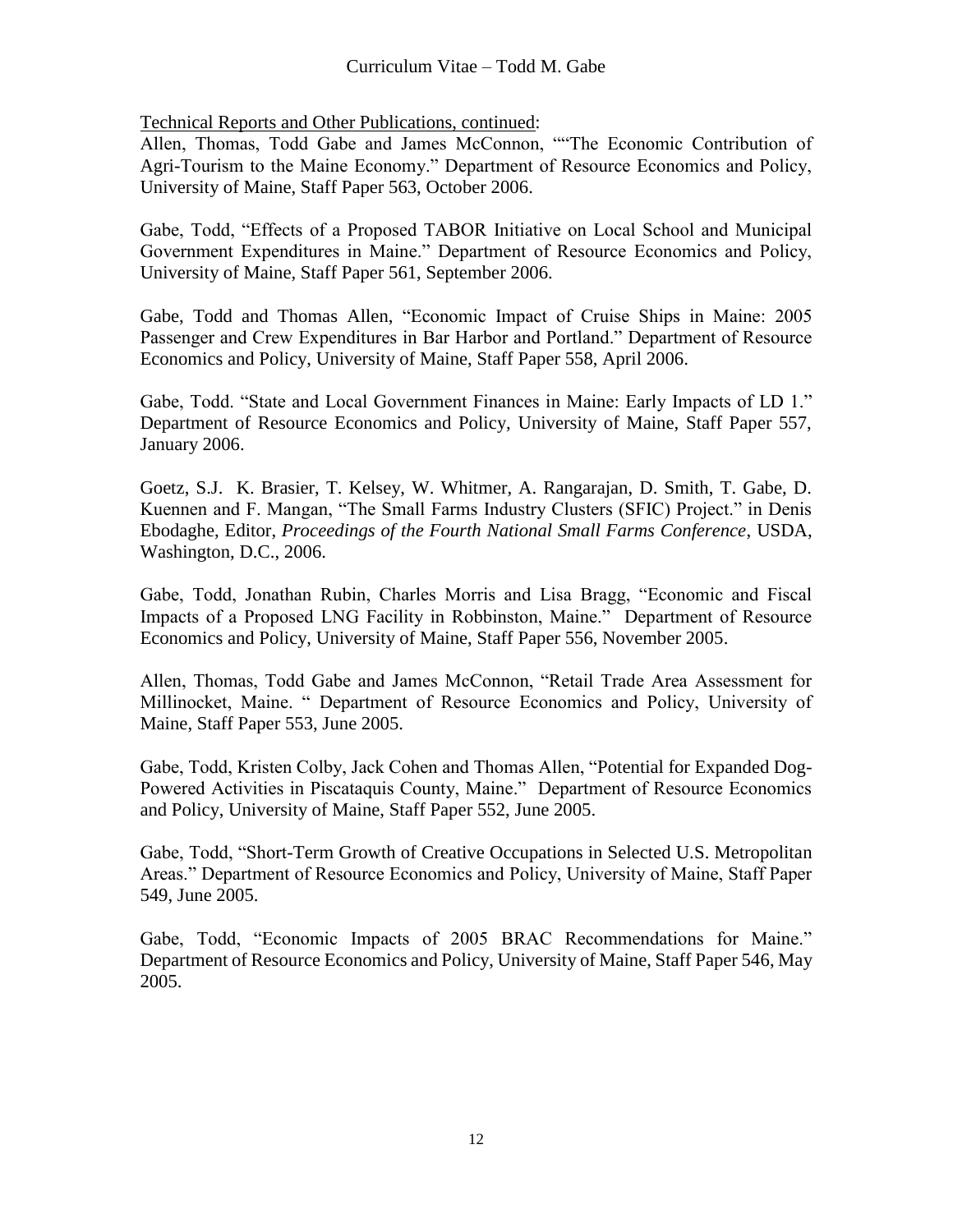Gabe, Todd, Jonathan Rubin, Thomas Allen and Catherine Reilly, "Fiscal Effects of a One-Percent Property Tax Cap on Maine Municipalities and the State Government." Department of Resource Economics and Policy, University of Maine, Staff Paper 541, September 2004.

Gabe, Todd, "Effects of Question 1 and the Palesky Tax Cap on Maine State and Local Government Finances." Department of Resource Economics and Policy, University of Maine, Staff Paper 529, June 2004.

Allen, Thomas G. and Todd M. Gabe, "Economic Impact of a Proposed \$127 Million Reduction in Maine State FY2004 Medicaid Spending." Department of Resource Economics and Policy, University of Maine, Staff Paper 528, April 2004.

Morris, Charles and Todd Gabe, "2003 MDI Tomorrow Survey Report." Department of Resource Economics and Policy, University of Maine, Staff Paper 527, April 2004.

Gabe, Todd and Thomas Allen, "Economic Contribution of the Maine Sea Kayak Guide and Instruction Industry." Department of Resource Economics and Policy, University of Maine, Staff Paper 526, March 2004.

Allen, Thomas G. and Todd M. Gabe, "The Business Climate for Biotechnology in Maine." Maine Agricultural and Forest Experiment Station, University of Maine, Miscellaneous Report 432, December 2003.

Allen, Thomas G. and Todd M. Gabe, "The Economic Impact of Biotechnology in New England." Department of Resource Economics and Policy, University of Maine, Staff Paper 522, November 2003.

Gabe, Todd, Colleen Lynch, James McConnon and Thomas Allen, "Economic Impact of Cruise Ship Passengers in Bar Harbor, Maine." Department of Resource Economics and Policy, University of Maine, Staff Paper 518, March 2003.

Allen, Thomas, Timothy J. Dalton and Todd Gabe, "The Economic Impact of a Loss of Ten Percent of Maine's Dairy Farms." Department of Resource Economics and Policy, University of Maine, Staff Paper 517, March 2003.

Rubin, Jonathan, Todd Gabe and Thomas Allen, "Economic and Fiscal Impacts of a Slot Machine Facility at Bangor Raceways." Department of Resource Economics and Policy, University of Maine, Staff Paper 516, March 2003.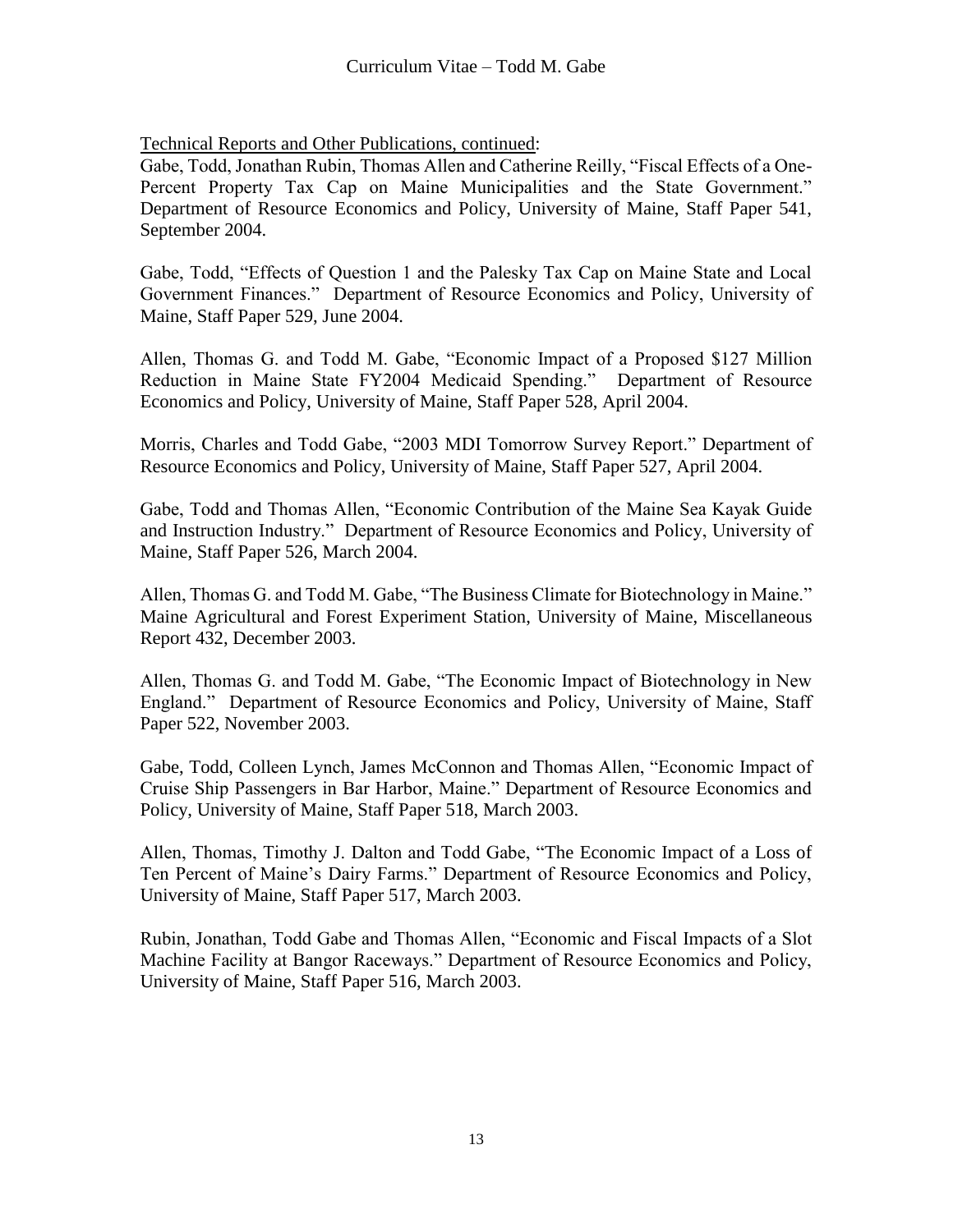Hoovler, Laura and Todd M. Gabe, "Retail Sector Analysis of Maine Winter Sports Center Towns." Department of Resource Economics and Policy, University of Maine, Staff Paper 514, January 2003.

Allen, Thomas G. and Todd M. Gabe, "Economic Profile of Maine's Biotechnology Industry." Department of Resource Economics and Policy, University of Maine, Staff Paper 513, December 2002.

Allen, Thomas G. and Todd M. Gabe, "Economic Impact of the University of Maine." Department of Resource Economics and Policy, University of Maine, Staff Paper 512, December 2002.

Gabe, Todd M., "Local Fiscal Policy and Establishment Growth." Department of Resource Economics and Policy, University of Maine, Staff Paper 511, October 2002.

Gabe, Todd M. and Jaison R. Abel, "Deployment of ISDN Telecommunications Infrastructure in the Northeastern United States." Department of Resource Economics and Policy, University of Maine, Staff Paper 510, June 2002.

Gabe, Todd M. and Thomas G. Allen, "Socioeconomic Profile of Mount Desert Island Communities." Department of Resource Economics and Policy, University of Maine, Staff Paper 509, May 2002.

Gabe, Todd M. and Jaison R. Abel, "Deployment of Advanced Telecommunications Infrastructure in Rural America: Measuring the Digital Divide." Department of Resource Economics and Policy, University of Maine, Staff Paper 508, May 2002.

Allen, Thomas G. and Todd M. Gabe, "The Importance of Micro-Businesses to the Piscataquis County Economy." Department of Resource Economics and Policy, University of Maine, Staff Paper 503, July 2001.

Allen, Thomas and Todd Gabe, "Foreign Exports and International Trade in Maine." Department of Resource Economics and Policy, University of Maine, Staff Paper 498, April 2001.

Allen, Thomas and Todd Gabe, "Economic Contribution of the Golf Industry to the Maine Economy." Maine Agricultural and Forest Experiment Station, University of Maine, Miscellaneous Report 426, March 2001.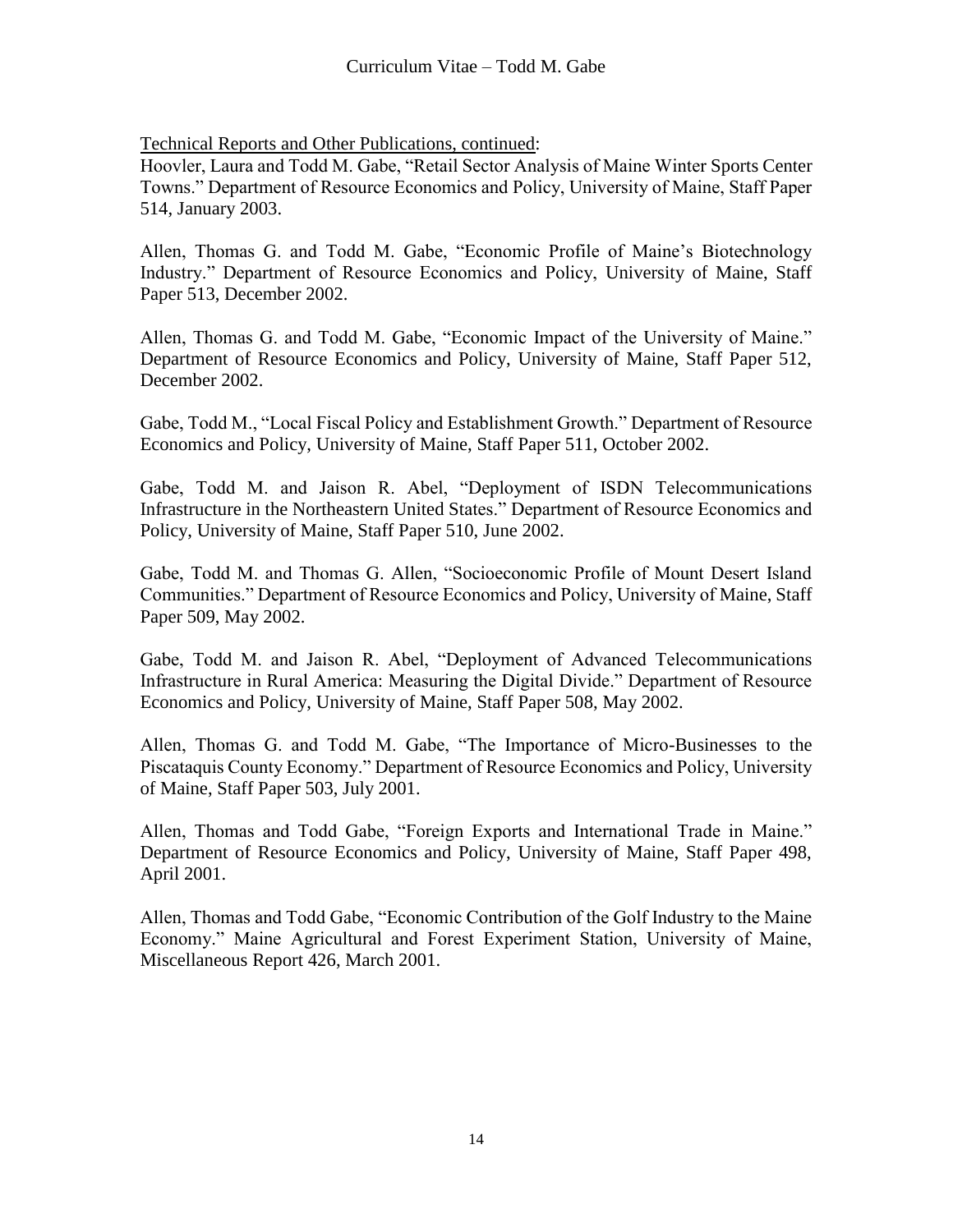Gabe, Todd M., "The Contribution of the Harness Racing Industry to the Maine Economy." Department of Resource Economics and Policy, University of Maine, Staff Paper 491, October 2000.

Gabe, Todd M. "The Effects of Business Assistance Programs on Employment Growth in Maine Establishments." Department of Resource Economics and Policy, University of Maine, Staff Paper 500, July 2000.

Gabe, Todd M., *Economic Development Incentives and Enterprise Growth*. Ph.D. Dissertation, Department of Agricultural, Environmental, and Development Economics, The Ohio State University, June 1999

Gabe, Todd M. and David S. Kraybill, "Economic Development Programs and Firm Self-Selection." Department of Agricultural, Environmental and Development Economics, The Ohio State University, Working Paper ESO 2409, March 1998.

Kraybill, David S. and Todd M. Gabe, "Economic Impacts of a Proposed Major League Soccer Stadium in Dublin, Ohio." January 1998.

Gabe, Todd M. and David S. Kraybill, "City of Gahanna Business Retention and Expansion Final Report." December 1997.

Kinsey, Jean and Todd Gabe, "Casinos and Income in Non-Metropolitan Minnesota." *Minnesota Agricultural Economist*, Summer 1994.

Gabe, Todd M., *The Economic Effects of Tribal Gaming on Rural Minnesota Counties*. Master's Thesis, Department of Agricultural and Applied Economics, University of Minnesota, February 1994.

Conference Papers and Presentations:

Gabe, Todd, Jaison Abel, and Richard Florida. "Finding a Better Job: The Transition of U.S. Workers out of Low-Wage Work." EDQ Researcher's Roundtable: Earnings and Career Advancement Possibilities for Low-Wage Workers, October 2017.

Gabe, Todd, Farhana Nusrat, and James McConnon. "Availability of Locally-Grown Foods in the Northeastern United States." Presented at the Annual Meetings of the Northeastern Agricultural and Resource Economics Association, June 2016.

Wilkins, Emily, Sandra De Urioste-Stone, Aaron Weiskittel, and Todd Gabe. "Perceptions of climate change: A segmentation analysis of tourist groups to Maine, USA." Presented at the National Convention of the Society of American Foresters, November 2016.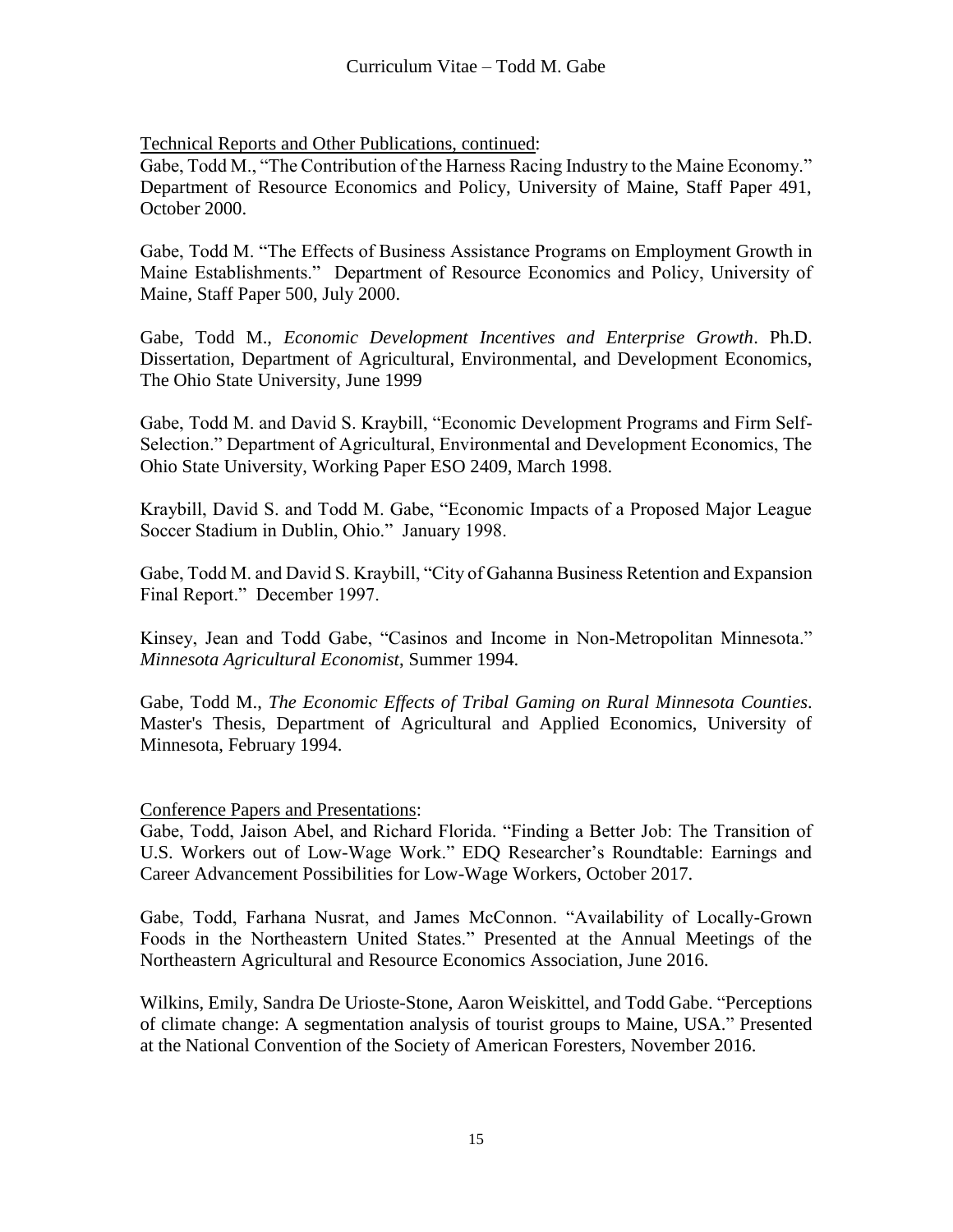Wilkins, Emily, Sandra De Urioste-Stone, Aaron Weiskittel, and Todd Gabe. (2016). "The impact of climate change on nature-based tourism: A segmentation analysis of tourist groups to Maine, USA." Presented at the Tourism Naturally Conference, October 2016.

Wilkins, Emily, Sandra De Urioste-Stone, Aaron Weiskittel, and Todd Gabe. "The Impact of Weather and Climate Change on Nature-based Tourism: A Segmentation Analysis of Tourist Groups to Maine, USA." Presented at the International Association for Society and Natural Resource Management, June 2016.

Wilkins, Emily, Sandra De Urioste-Stone, Aaron Weiskittel, and Todd Gabe. "The Effects of Changing Weather on Maine's Nature-based Tourism Industry." Presented at the International Association for Society and Natural Resource Management, June 2016.

Wilkins, Emily, Sandra De Urioste-Stone, Aaron Weiskittel, and Todd Gabe. "The Effects of Changing Climate and Weather on Mount Desert Island's Nature-based Tourism Industry." Presented at The International Congress on Coastal and Marine Tourism (CMT), November 2015.

Wilkins, Emily, Sandra De Urioste-Stone, Aaron Weiskittel, and Todd Gabe. "The Effects of Changing Weather on Nature-based Tourism: Visitation and Economic Impacts on Mount Desert Island, Maine." Presented at the 21<sup>st</sup> International Symposium on Society and Natural Resource Management (ISSRM), June 2015.

Gabe, Todd and Nicholas Lisac. "Gunter, Glieben, Glauchen, Globen: Local Economic Impacts of Def Leppard and Other Popular Music Concerts." Presented at the North American Annual Meetings of the Regional Science Association International, November 2013.

Gabe, Todd. "Effects of the Knowledge Economy on U.S. Regional Productivity." Presented at the North American Annual Meetings of the Regional Science Association International, November 2013.

Gabe, Todd, Kevin Stolarick, and Jaison Abel. "The Urban-Rural Earnings Gap: Influence of Skills, Education and Urbanization." Presented at the Annual Meetings of the Southern Regional Science Association, April 2013.

Gabe, Todd. "Medical Costs of Childhood Obesity in Maine." Presented at the North American Annual Meetings of the Regional Science Association International, November 2012.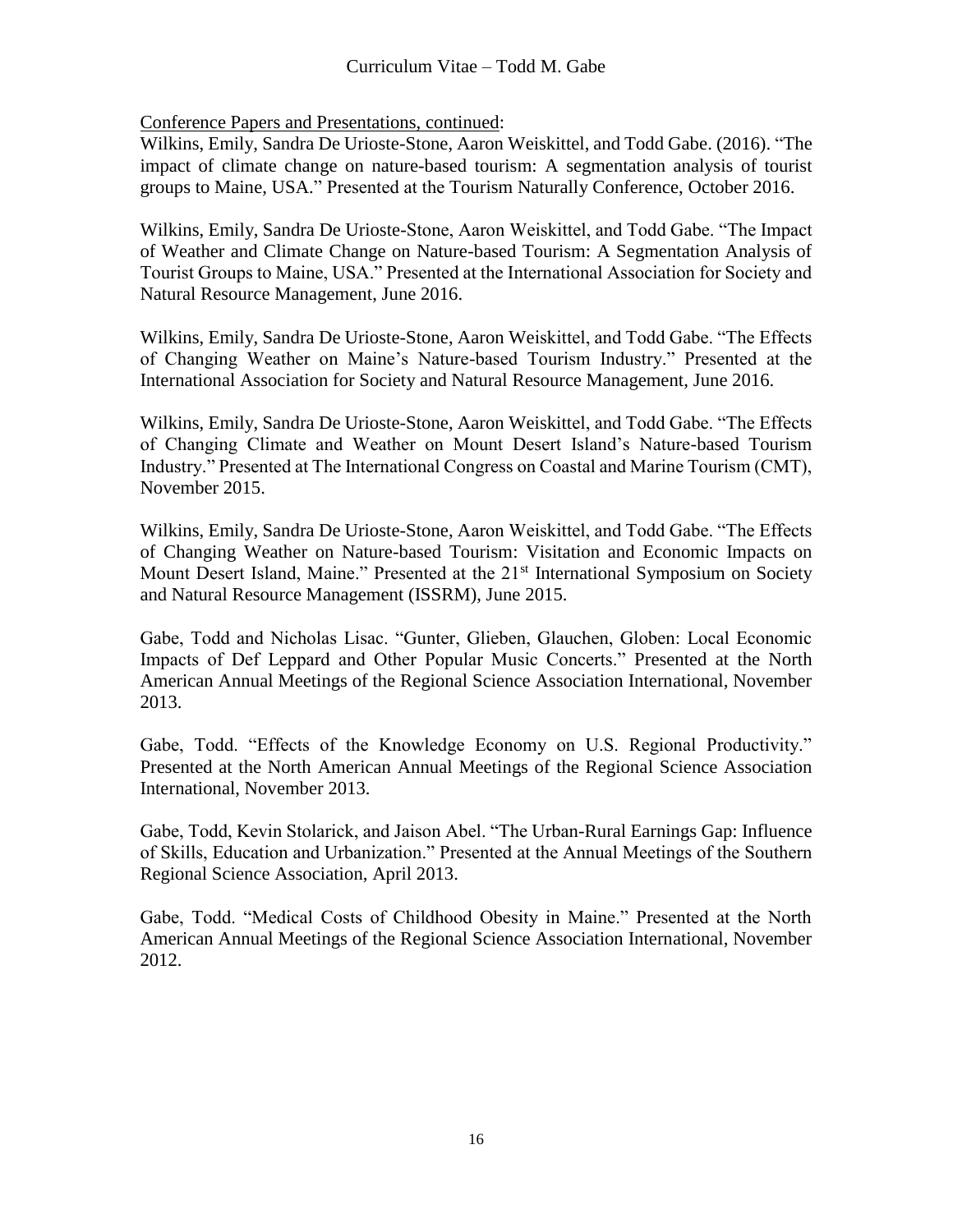Freedman, Emily, James McConnon, Todd Gabe, and Gary Hunt. "An Analysis of the Economic Impacts of Big-Box Stores on Maine's Retail Sector." Presented at the North American Annual Meetings of the Regional Science Association International, November 2012.

Gabe, Todd and Jaison Abel. "Determinants of Occupational Co-Agglomeration in U.S. States and Regions." Presented at the Annual Meetings of the Southern Regional Science Association, March 2012.

Gabe, Todd, Andrea Armstrong, Brian Eisenhauer and Richard Stedman. "Telecommunications Infrastructure and its Use by Second Homeowners in the Northeastern United States." Presented at the Annual Meetings of the Southern Regional Science Association, March 2012.

Stolarick, Kevin, Todd Gabe and Jaison Abel. "The Skill Content of Work across the Urban-Rural Hierarchy." Presented at the North American Annual Meetings of the Regional Science Association International, November 2011.

McConnon, James C. Jr., Todd Gabe, and Richard Kersbergen. 2011. *"The Economic Contribution of Maine's Food Industry Entrepreneurs."* Presented at What Works 2011! The Future of Entrepreneurship and Community Development Conference, October 2011.

McConnon, James and Todd Gabe, "Capturing the Benefits of Cruise Ship Tourism in Portland, Maine." Presented at the Annual Meetings of the National Association of Community Development Extension Professionals, April 2010.

Gabe, Todd M. and Jaison R. Abel. "Labor Market Pooling and Occupational Agglomeration." Presented at the Annual Meetings of the Southern Regional Science Association, March 2010.

Abel, Jaison, Ishita Dey and Todd Gabe. "Productivity and the Density of Human Capital." Presented at the Annual Meetings of the Southern Regional Science Association, March 2010.

Abel, Jaison, Ishita Dey and Todd Gabe. "Productivity and the Density of Human Capital." Presented at the Annual Meetings of the New York State Economic Association, October 2009.

Gabe, Todd. "Beyond Education Attainment: Knowledge-based Investments to Enhance a Region's Human Capital and Economic Vitality," Presented at the Lincoln Institute of Land Policy "Race to the Top" Workshop, September 2009.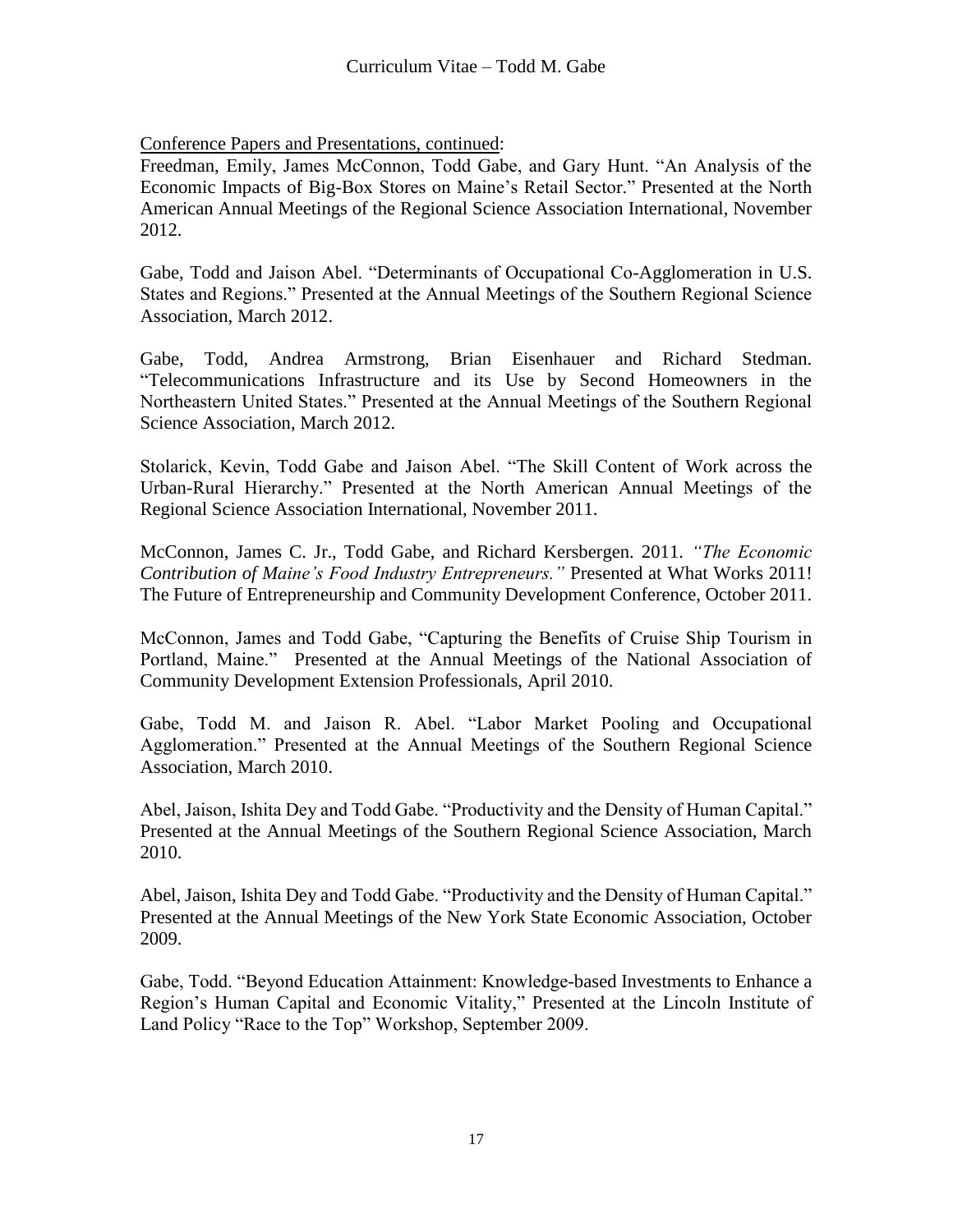Abel, Jaison, Ishita Dey and Todd Gabe. "Productivity and the Density of Human Capital." Presented at the Federal Reserve System Applied Microeconomics Conference, Federal Reserve Bank of Kansas City, May 2009.

Abel, Jaison and Todd Gabe. "Human Capital and Economic Activity in Urban America." Presented at the North American Annual Meetings of the Regional Science Association International, November 2008.

Abel, Jaison and Todd Gabe. "Human Capital and Economic Activity in Urban America." Presented at the Annual Meetings of the New York State Economic Association, October 2008.

McConnon, James, Sarah Larochelle and Todd Gabe, "The Impact of Microenterprises on U.S. Regional Economic Growth." Presented at the Joint Council of Extension Professional's Galaxy III Conference, September 2008.

Larochelle, Sarah, James McConnon and Todd Gabe, "Microenterprises and their Effects on U.S. Regional Economic Growth." Presented at the Annual Meetings of the Northeastern Agricultural and Resource Economics Association, June 2008.

Larochelle, Sarah, James McConnon and Todd Gabe, "Effects of Microbusinesses on U.S. Regional Economic Growth." Presented at the Annual Meetings of the Southern Regional Science Association, March 2008.

Abel, Jaison and Todd Gabe. "Human Capital and Economic Activity in Urban America." Presented at the Annual Meetings of the Southern Regional Science Association, March 2008.

Gabe, Todd. "Local Impacts of Tourism: A Demand-Threshold Approach." Presented at the Annual Meetings of the Southern Regional Science Association, March 2008.

Larochelle, Sarah, James McConnon and Todd Gabe, "Effects of Microbusinesses on U.S. Regional Economic Growth." Presented at the Annual Meetings of the Eastern Economic Association, March 2008.

Gabe, Todd, Colleen Lynch, James McConnon and Thomas Allen, "Cruisers: What They Do When They Get Off the Ship." Presented at the Annual Meetings of the Travel and Tourism Research Association, June 2007.

McConnon, James, Thomas Allen and Todd Gabe, "Agri-Tourism in Maine: Opportunities, Challenges and Linkages." Presented at the Annual Meetings of the National Association of Community Development Extension Professionals, April 2007.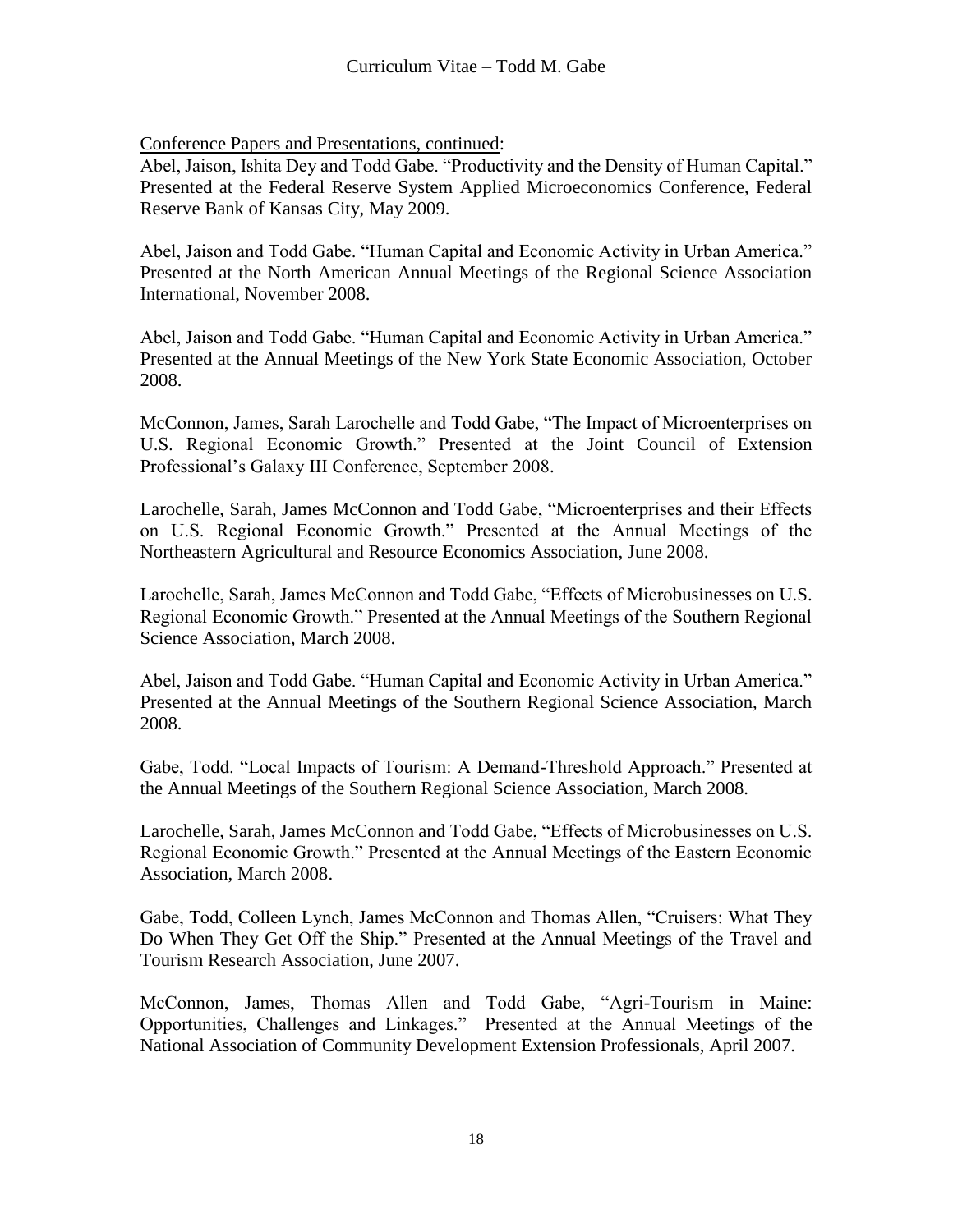Gabe, Todd, Kristen Colby and Kathleen Bell, "Creative Occupations and Earnings in U.S. Counties." Presented at the North American Annual Meetings of the Regional Science Association International, November 2006.

Hudnor, Amy, Todd Gabe and Kathleen Bell, "Do Conservation and Tourism Reinforce Each Other? Research from Northern New England and Beyond." Presented at the 2006 National Tourism Extension Conference, September 2006.

Gabe, Todd, "The Value of Creativity in the Northeastern United States." Presented at the NAREA Post-Conference Workshop *Opportunities and Challenges Facing the Rural Creative Economy*, June 2006.

Devine, Jon, Kathleen P. Bell and Todd Gabe, "Rural Resident and Business Attitudes Towards Tourism." Presented at the Annual Meetings of the Northeastern Agricultural and Resource Economics Association, June 2006.

McConnon, James, Sibel Atasoy and Todd Gabe, "Microbusiness is Big Business in Rural America." Presented at the Annual Meetings of the National Association of Community Development Extension Professionals, February 2006.

Gabe, Todd, "City-Industry Agglomeration and Changes in the Geographic Concentration of Industry." Presented at the North American Annual Meetings of the Regional Science Association International, November 2005.

McConnon, James, Sibel Atasoy and Todd Gabe, "Microbusiness is Big Business in New England." Presented at the Rural Entrepreneurship and Community Development in the Northeast Conference, September 2005.

Gabe, Todd and James McConnon, "Realizing the Benefits of Cruise Ship Tourism in Bar Harbor, Maine." Presented at the Annual Meetings of the National Association of Community Development Extension Professionals, February 2005.

Gabe, Todd, "Effects of Industry Agglomeration on Indicators of Growth and Development in Maine." Presented at the Industry Targeting Workshop, sponsored by the Northeast Regional Center for Rural Development, December 2004.

Gabe, Todd, "The Effects of Industry Agglomeration on Business Investment." Presented at the Annual Meetings of the American Agricultural Economics Association, August 2004.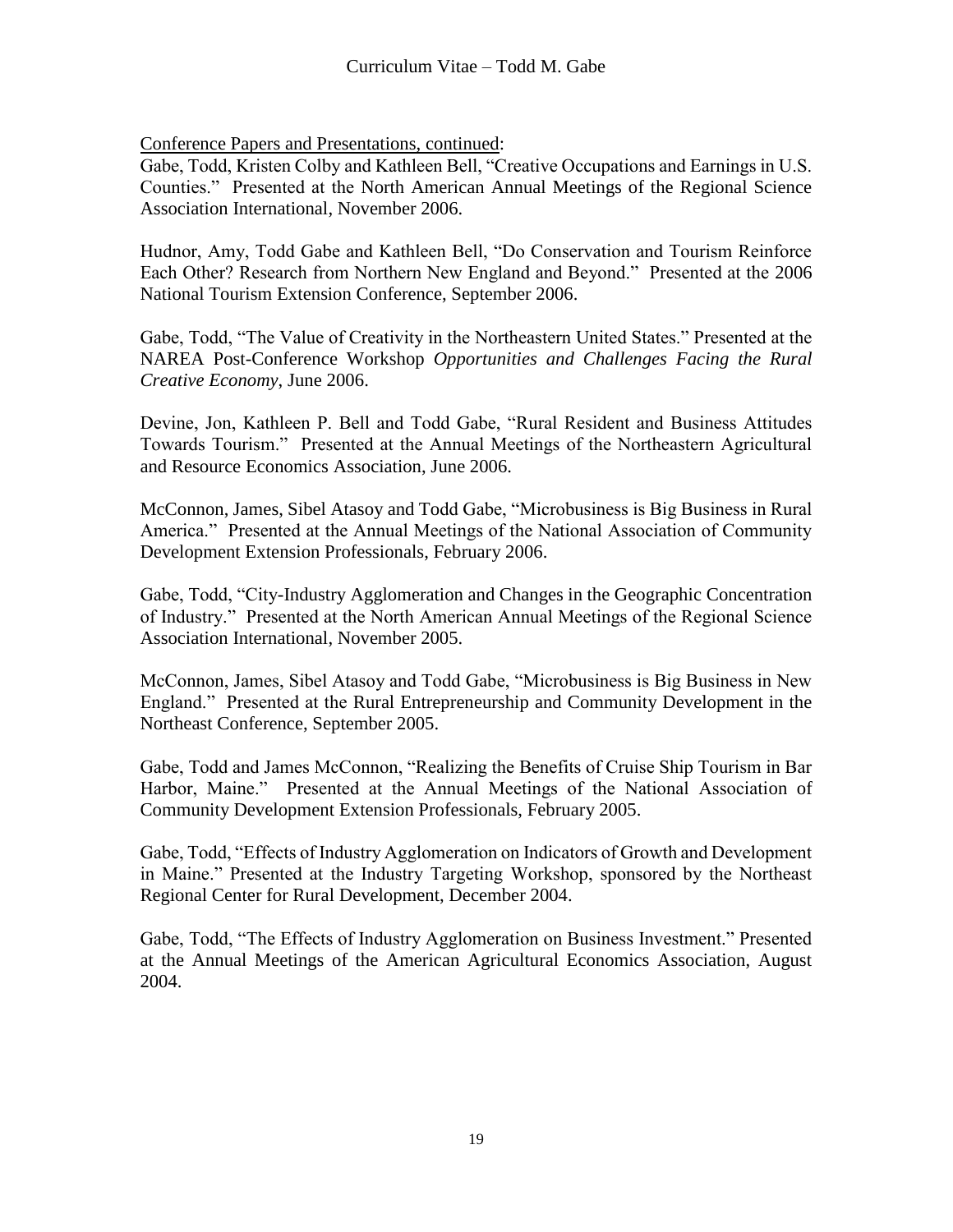Gabe, Todd, "Business Growth in Small Maine Cities and Towns." Presented at the Annual Meetings of the Northeastern Agricultural and Resource Economics Association, June 2004.

Lynch, Colleen, Todd Gabe and James McConnon, "Do Cruise Ship Passengers Return to Bar Harbor for Future Visits?" Presented at the Annual Meetings of the Northeastern Agricultural and Resource Economics Association, June 2004.

Atasoy, Sibel, James McConnon and Todd Gabe, "The Economic Impact and Importance of Microbusinesses to the New England Economy." Presented at the Annual Meetings of the Northeastern Agricultural and Resource Economics Association, June 2004.

Gabe, Todd, "Local Economic Instability and Business Location." Presented at the Annual Meetings of the American Agricultural Economics Association, July 2003.

Lynch, Colleen, Todd Gabe and James McConnon, "Economic Impact of Cruise Ship Passengers in Bar Harbor, Maine." (Poster) presented at the Annual Meetings of the American Agricultural Economics Association, July 2003.

Gabe, Todd, "Industry Clusters, Business Location and Industry Entry in Maine." Presented at the Annual Meetings of the Northeastern Agricultural and Resource Economics Association, June 2003.

Gabe, Todd and Jaison Abel, "Deployment of Advanced Telecommunications Infrastructure in Rural America: Measuring the Digital Divide." Presented at the Annual Meetings of the American Agricultural Economics Association, July 2002.

Gabe, Todd and Jaison Abel, "Deployment of ISDN Telecommunications Infrastructure in the Northeastern United States." Presented at the Annual Meetings of the Northeastern Agricultural and Resource Economics Association, June 2002.

Gabe, Todd, "Industry Concentration and New Business Activity." Presented at the North American Annual Meetings of the Regional Science Association International, November 2001.

Gabe, Todd, "The Effects of Local Taxes and Spending on Business Startups." Presented at the Annual Meetings of the American Agricultural Economics Association, August 2001.

Gabe, Todd, "The Effects of Industry Concentration on Business Startups in Maine County-Industries." Presented at the Annual Meetings of the Northeastern Agricultural and Resource Economics Association, June 2001.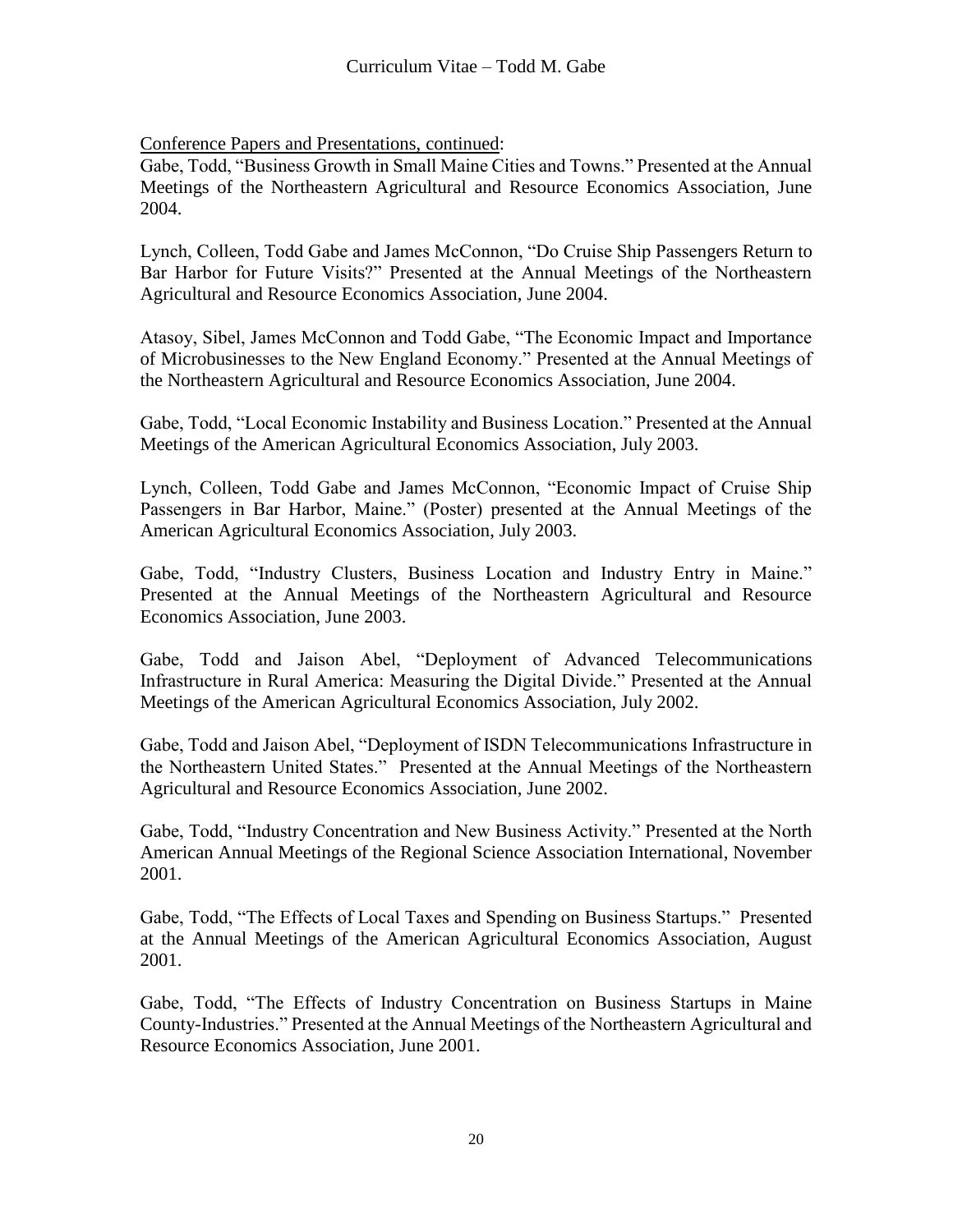Gabe, Todd and David Kraybill, "Picking Winners: Which Establishments are Likely to Create More Jobs than Estimated in Expansion or New Business Projects?" Presented at the North American Annual Meetings of the Regional Science Association International, November 1999.

Gabe, Todd and David Kraybill, "The Accuracy of Employment Projections in Business Expansion Projects." Presented at the Annual Meetings of the American Agricultural Economics Association, August 1999.

Chapman, Thomas, John Gutrich, Todd Gabe and Fred Hitzhusen, "Antidegradation Rules and Economic Theory." Presented at the Annual Conference of the Soil and Water Conservation Society, August 1999.

Hite, Diane and Todd M. Gabe, "Measuring the Impact of Boating Safety Policies." Presented at the Annual Meetings of the Southern Agricultural Economics Association, January 1999.

Gabe, Todd M. and David S. Kraybill, "A Self-Selection Model for Local and Regional Economic Development Programs." Presented at the Annual Meetings of the American Agricultural Economics Association, August 1998.

Gabe, Todd M. and David S. Kraybill, "Economic Development Policies and Firm Self-Selection." Presented at the Annual Meetings of the Southern Regional Science Association, April 1998.

Gabe, Todd M. and David S. Kraybill, "Optimal Tax Abatements Under Information Asymmetry." Presented at the American Agricultural Economics Association Annual Meetings, July 1997.

Gabe, Todd M. and David S. Kraybill, "Adverse Selection and the Tax Incentive Job Market." Presented at the Southern Regional Science Association Annual Meetings, April 1997.

Jackson, Randall, Brian Mikelbank, Todd Gabe and Guy West, "Comparing Solution Methods in a Coupled Econometric / Input-Output Model." Presented at the North American Annual Meetings of the International Regional Science Association, November 1996.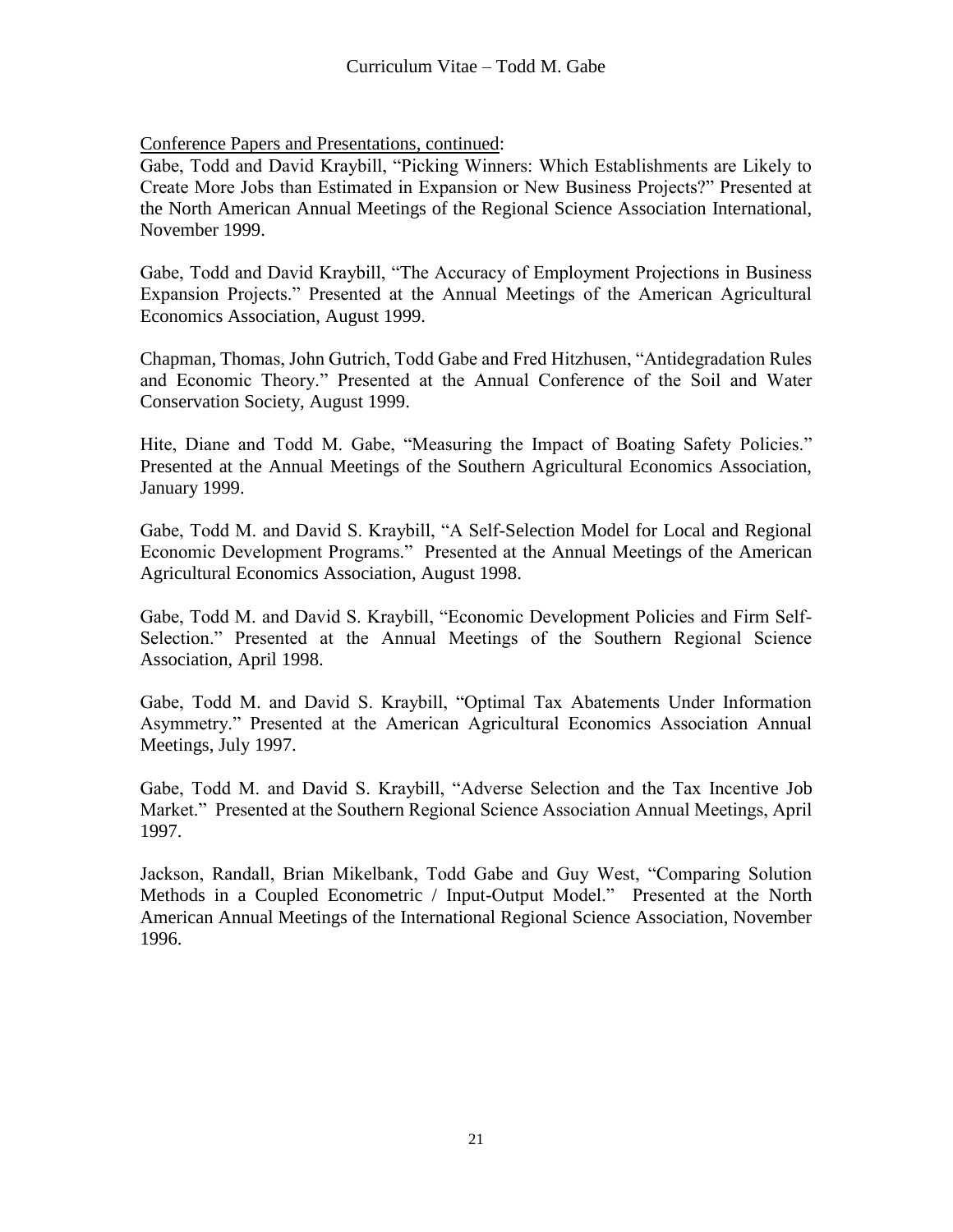Gabe, Todd M., "Are Tax Incentives Offered for Economic Development Rational?" Presented at the Annual Meetings of the MidContinent Regional Science Association, June 1996.

Gabe, Todd M., "An Analysis of the Rationality of Tax Incentives Offered for Economic Development." Presented at the Annual Meetings of the Southern Regional Science Association, March 1996.

Gabe, Todd M. and Jean Kinsey, "The Economic Effects of Native American Casinos on Rural Counties' Per Capita Income." Presented at the Annual Meetings of the American Agricultural Economics Association, July 1994.

## Invited Presentations:

Gabe, Todd. "Effects of Cruise Ships on Sidewalk Pedestrian Traffic in Bar Harbor." Presented at Bar Harbor Cruise Ship Committee Meeting, December 2019.

Gabe, Todd. "Pursuit of Economic Development." Presented at the 2018 Annual Conference of Business Retention and Expansion International. June 2018.

Gabe, Todd. "Bangor's Low-Wage Workers." Presented at Bangor's Minimum Wage Town Hall. April 2015.

Gabe, Todd. "Economics of Maple Production in Maine." Presented at the annual seminar of the Economic Development Council of Maine, September 2014.

Gabe, Todd. "Economics of Nonprofits." Presented at Maine Community Capacity Coalition Fourth Annual Grant Summit, November 2013.

Gabe, Todd. "Economic Impact of Engineers in Maine." Presented at American Council of Engineering Companies of Maine 2013 Fall Forum & Engineering Excellence Awards, November 2013.

Gabe, Todd. "Economic Impact and Resident Valuation of the Boothbay Region Land Trust." Presented at Boothbay Region Land Trust Annual Meeting, September 2013.

Gabe, Todd. "Statewide Economic Contribution of a Proposed Resort Casino in Oxford Maine." Presented at Sebago Lakes Rotary Club, November 2010.

Gabe, Todd. "Maine's Knowledge Economy: Moving beyond Educational Attainment." Presented at Accelerate Maine: 2010, October 2010.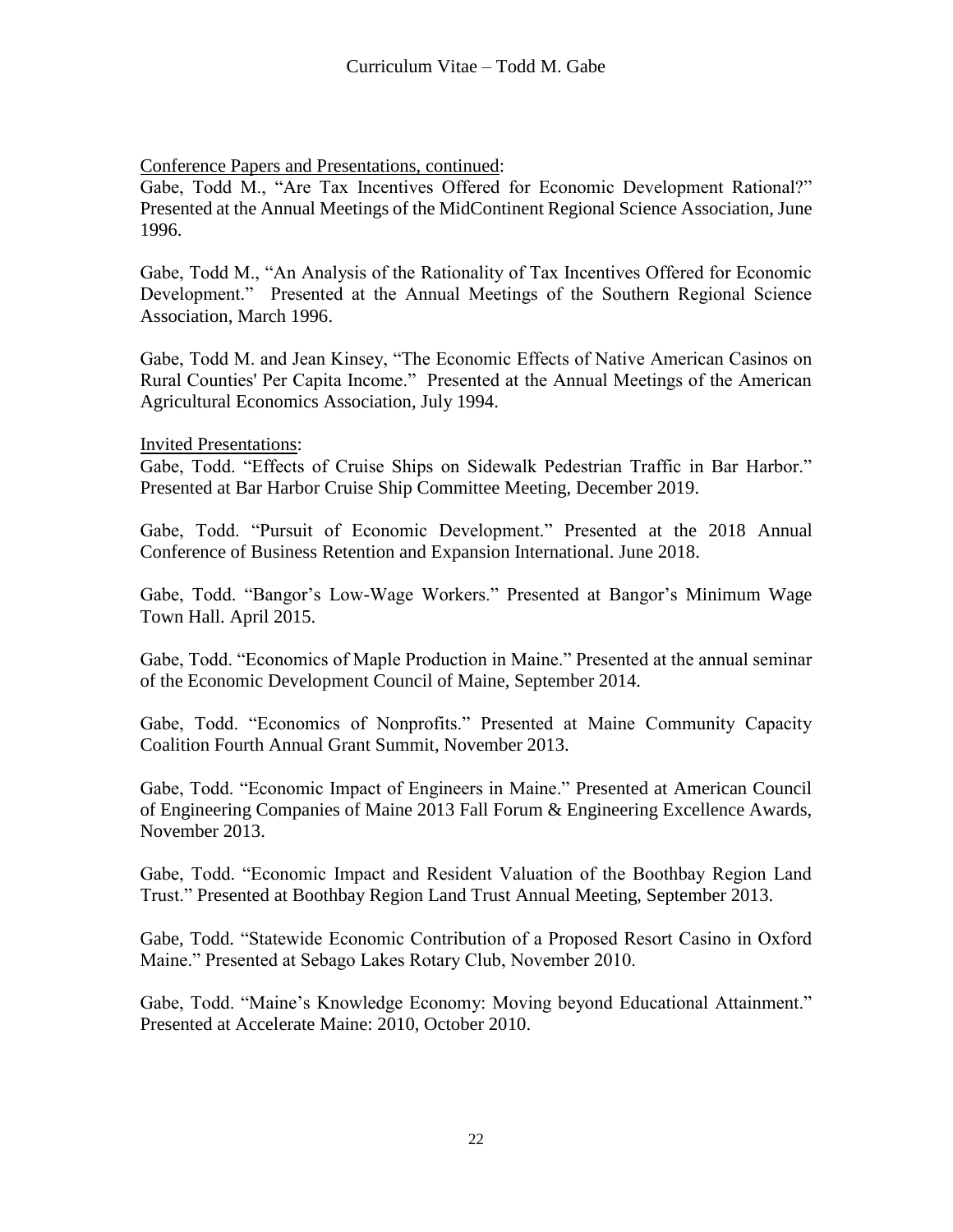Invited Presentations, continued:

Gabe, Todd. "S&L Government Spending and Interstate Migration." Presented at the U.S. Census Bureau, October 2009.

Gabe, Todd and James McConnon. "Economic Impact of Cruise Ship Passengers in Portland, Maine." Presented at the Portland Cruise Season Planning Meeting, July 2009.

Gabe, Todd. 2009. "The Knowledge Economy." Presented as part of the "Building a Vibrant Maine Economy" virtual on-line conference, School of Economics, University of Maine. Available at www.umaine.edu/vme.

Abel, Jaison and Todd Gabe. "Human Capital and Economic Activity in Urban America." Presented at the Measuring Economic Activity in Markets for Ideas, Innovation and Other Intangibles NBER Program on Technological Change and Productivity Measurement, National Bureau of Economic Research, December 2008.

Gabe, Todd and Jaison Abel. "Why Doctors are Rich…but it's Better to Live Near a Computer Scientist." Presented at the Martin Prosperity Institute, Rotman School of Management, University of Toronto, December 2008.

Gabe, Todd, "Maine Tourism Market Area Analysis." Presented at the spring meeting of the CenTRO Maine Tourism Advisory Committee, May 2008.

Gabe, Todd, "Knowledge and Earnings." Presented at seminar series of the School of Economics, University of Maine, October 2007.

Gabe, Todd, "Economics of the State and Bangor Region." Presented at the Bangor Regional Leadership Institute, October 2007.

Gabe, Todd, Thomas Allen and James McConnon, "Agritourism in Maine: Linkages to the Tourism Economy." Presented at the spring meeting of the CenTRO Maine Tourism Advisory Committee, May 2007.

Gabe, Todd and Thomas Allen, "Economic Impacts of Cruise Ship Passengers in Bar Harbor, Maine." Presented at meeting of the Bar Harbor Chamber of Commerce, April 2006.

Gabe, Todd, "Likelihood of Cruise Ship Passenger Return to a Visited Port: The Case of Bar Harbor." Presented at the spring meeting of the CenTRO Maine Tourism Advisory Committee, May 2005.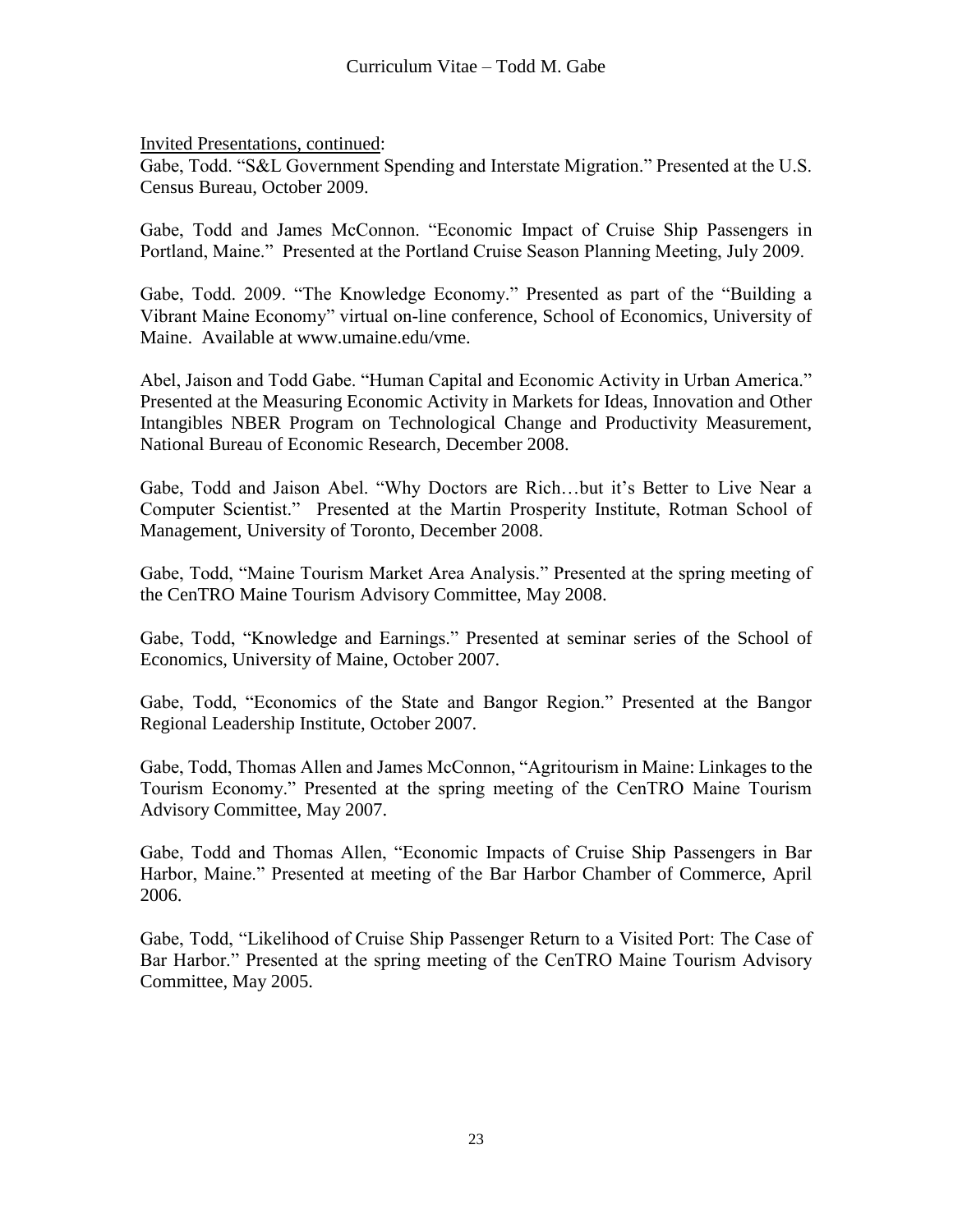Invited Presentations, continued:

Gabe, Todd, "Tourism Development in Maine." Presented at University of Maine Department of Resource Economics and Policy conference *Opportunities and Challenges: Economic Development for Maine Communities*, October 2004.

Gabe, Todd, "Effects of a 1% Property Tax Cap in Maine." Presented at the 68<sup>th</sup> Annual Maine Municipal Association Convention, October 2004.

Gabe, Todd, "Effects of a 1% Property Tax Cap in Maine." Presented at Penquis Superintendents Meeting, October 2004.

Gabe, Todd, "Effects of a 1% Property Tax Cap in Maine." Presented at joint seminar series of the Department of Resource Economics and Policy and the Department of Economics, University of Maine, September 2004.

Gabe, Todd, "Highlights from the MDI Tomorrow Survey." Keynote presentation at a MDI Tomorrow Conference *Moving into Tomorrow*, April 2004.

Gabe, Todd, "Local Economic Instability and Business Location." Presented at joint seminar series of the Department of Resource Economics and Policy and the Department of Economics, University of Maine, October 2003.

Gabe, Todd M. and Kathleen P. Bell, "Tradeoffs Between Local Taxes and Government Spending." Presented at joint seminar series of the Department of Resource Economics and Policy and the Department of Economics, University of Maine, October 2002.

Gabe, Todd and Thomas Allen, "Golf- A Hole in One for Maine: The Impact of Golf on Tourism in Maine." Presented at the 2002 Annual Meeting of the Southern Maine Coast Tourism Association, April 2002.

Allen, Thomas and Todd Gabe, "Maine's Business Environment." Presented at a University of Maine conference on *The Future of Jobs in Maine's Forest Products and Paper Industry*, December 1999.

Gabe, Todd, "Validating Claims of Economic Development." Presented at the 1999 *Maine Legislative Summit Meeting*, September 1999.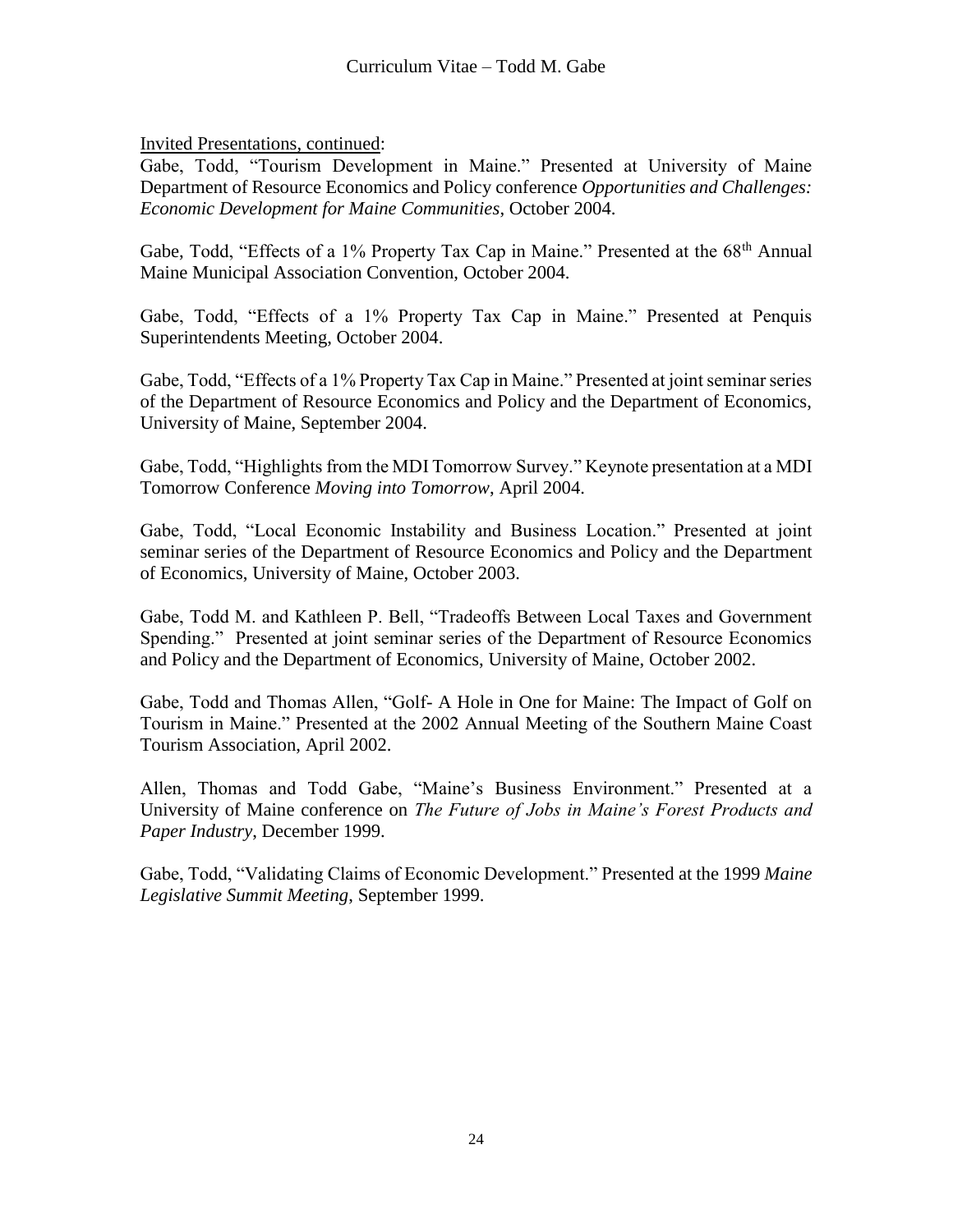Funded Projects:

Economic Impact of Cruise Ship Passengers in Bar Harbor, Maine. Investigators: Todd Gabe and James McConnon. Sponsors: Maine Port Authority and Town of Bar Harbor. Duration: 2016-2017. Amount: \$9,420.

Economic Impact of Proposed Improvements/Expansion of the Port at Eastport… Investigators: Catherine Dickerson, Todd Gabe and Jonathan Rubin. Sponsor: Maine Department of Transportation. Duration: 2015. Amount: \$19,826.

Sustaining and Enhancing Local Agriculture in Rural Areas: Assessing Key Producer and Consumer Issues in Northern New England. Investigators: John Halstead, Kathleen Liang and Todd Gabe. Sponsor: USDA National Institute of Food and Agriculture. Duration: 2014-2017. Amount: \$495,220.

Economic Impact of Maple Production in Maine. Investigator: Todd Gabe. Sponsor: Maine Agricultural Development Grant Fund. Duration: 2013. Amount: \$13,866.

E2 Tech/Clean Technology Cluster. Investigators: Caroline Noblet and Todd Gabe. Sponsor: Maine Technology Institute, and Environmental and Energy Technology Council of Maine. Duration: 2012-2013. Amount: \$25,135.

Economic Contribution and Resident Valuation of the Boothbay Region Land Trust. Investigators: Todd Gabe and Charlie Morris. Sponsor: Boothbay Region Land Trust. Duration: 2012. Amount: \$44,590.

Conducting a Transportation Needs Assessment. Investigators: Charlie Morris, Ann Acheson, Jonathan Rubin and Todd Gabe. Sponsor: Eastern Maine Development Corporation / United States Department of Transportation. Duration 2011-2012. Amount: \$122,000.

Statewide Economic Contribution of a Proposed Resort Casino in Oxford, Maine. Investigator: Todd Gabe. Sponsor: Maine Taxpayers Taking Charge. Duration: 2010. Amount: \$11,250.

Economic Impact of Maine Agriculture. Investigators: Todd Gabe, James McConnon and Richard Kersbergen. Sponsor: Maine Agricultural Center. Duration: 2010 – 2011. Amount: \$4,000.

Feasibility Study for a Proposed Business Park in Brewer / Orrington, Maine. Investigators: Todd Gabe and Frank O'Hara. Sponsor: City of Brewer, Maine. Duration: 2009. Amount: \$7,500.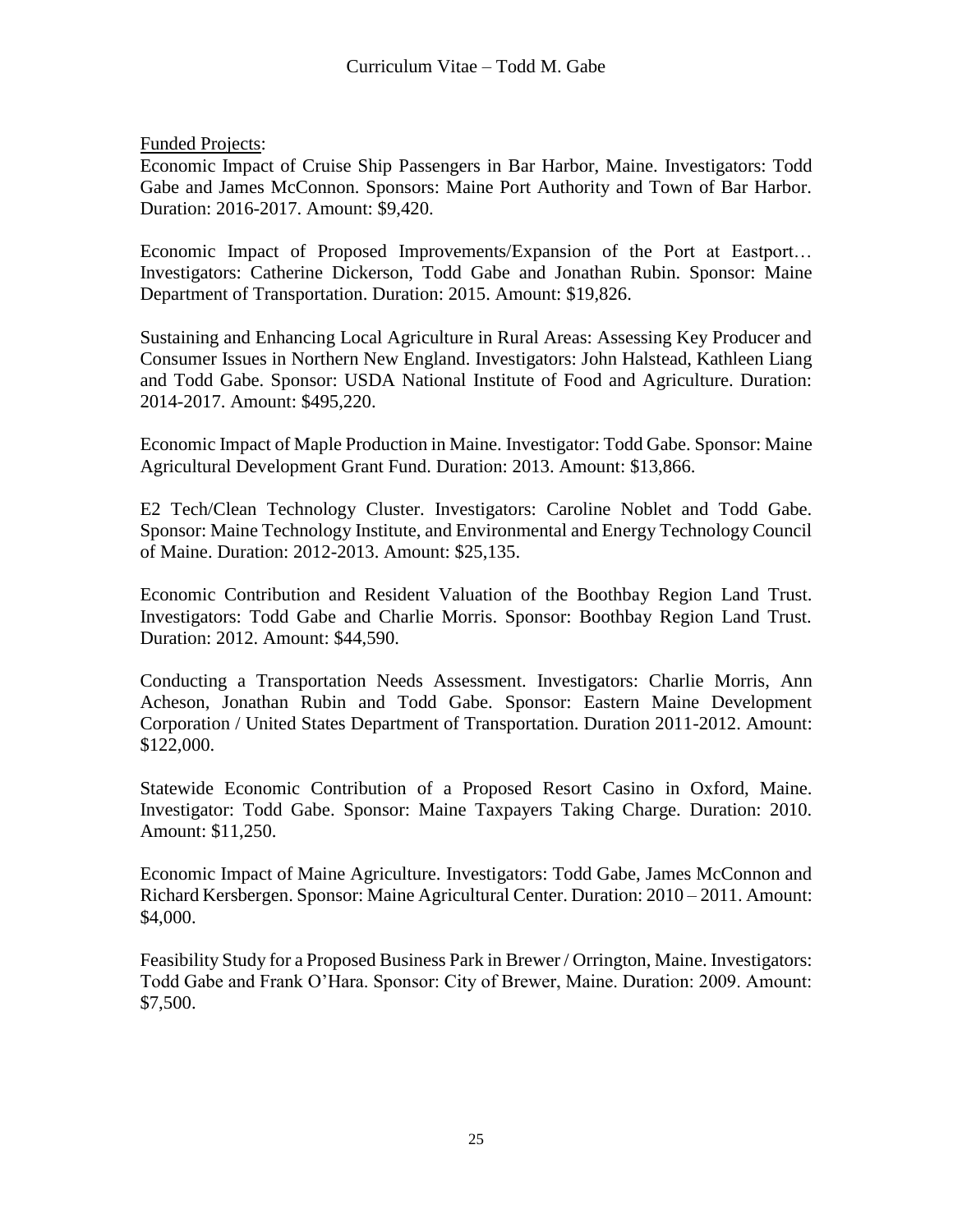Funded Projects, continued:

Beyond Educational Attainment: Knowledge-based Investments to Enhance a Region's Human Capital and Economic Vitality. Investigator: Todd Gabe. Sponsor: Lincoln Institute of Land Policy. Duration: 2009. Amount: \$10,000.

Effects of Public Law 629 on Maine Beverage Taxes. Investigator: Todd Gabe. Sponsor: Goddard Claussen—Fed Up With Taxes. Duration: 2008. Amount: \$21,699.

Economic Impact of Cruise Ship Passengers in Portland, Maine. Investigators: Todd Gabe and James McConnon. Sponsor: City of Portland. Duration: 2008. Amount: \$7,938.

Social, Economic, and Ecological Effects of Second Home Development in the Northern Forest Region. Investigators: Richard Stedman, Brian Eisenhauer, James Finley, Todd Gabe, Walt Kuentzel and A.E. Luloff. Sponsor: Northern States Research Cooperative. Duration: 2007-2009. Amount: \$125,000.

Maine Tourism Trade Area Analysis. Investigator: Todd Gabe. Sponsor: CenTRO Fellows Grant Program. Duration: 2007-2008. Amount: \$5,000.

Maine Wilderness Guides Economic Impact Study. Investigators: Caroline Noblet and Todd Gabe. Sponsor: The Wilderness Society. Duration: 2006 – 2007. Amount: \$11,530.

Supporting Innovation and Growth of the Environmental and Energy Technology Cluster. Investigators: Todd Gabe and Caroline Noblet. Sponsor: Maine Technology Institute. Duration: 2006 – 2007. Amount: \$24,026.

State and Local Government Finances in Maine: Early Impacts of L.D. 1. Investigators: Todd Gabe and Charlie Morris. Sponsor: Maine State Planning Office. Duration: 2005 – 2006. Amount: \$30,654.

Economic and Fiscal Impacts of a Proposed LNG Facility in Robbinston, Maine. Investigators: Todd Gabe and Charlie Morris. Sponsor: Downeast LNG. Duration 2005. Amount: \$34,963.

Trade Area Assessment of Millinocket, Maine. Investigators: Todd Gabe, Thomas Allen and James McConnon. Sponsor: Eastern Maine Development Corporation. Duration: 2005. Amount: \$9,934.

Examining the Potential for Expanded Dog-Powered Activities in Piscataquis County, Maine. Investigator: Todd Gabe. Sponsor: Eastern Maine Development Corporation. Duration: 2005. Amount: \$12,412.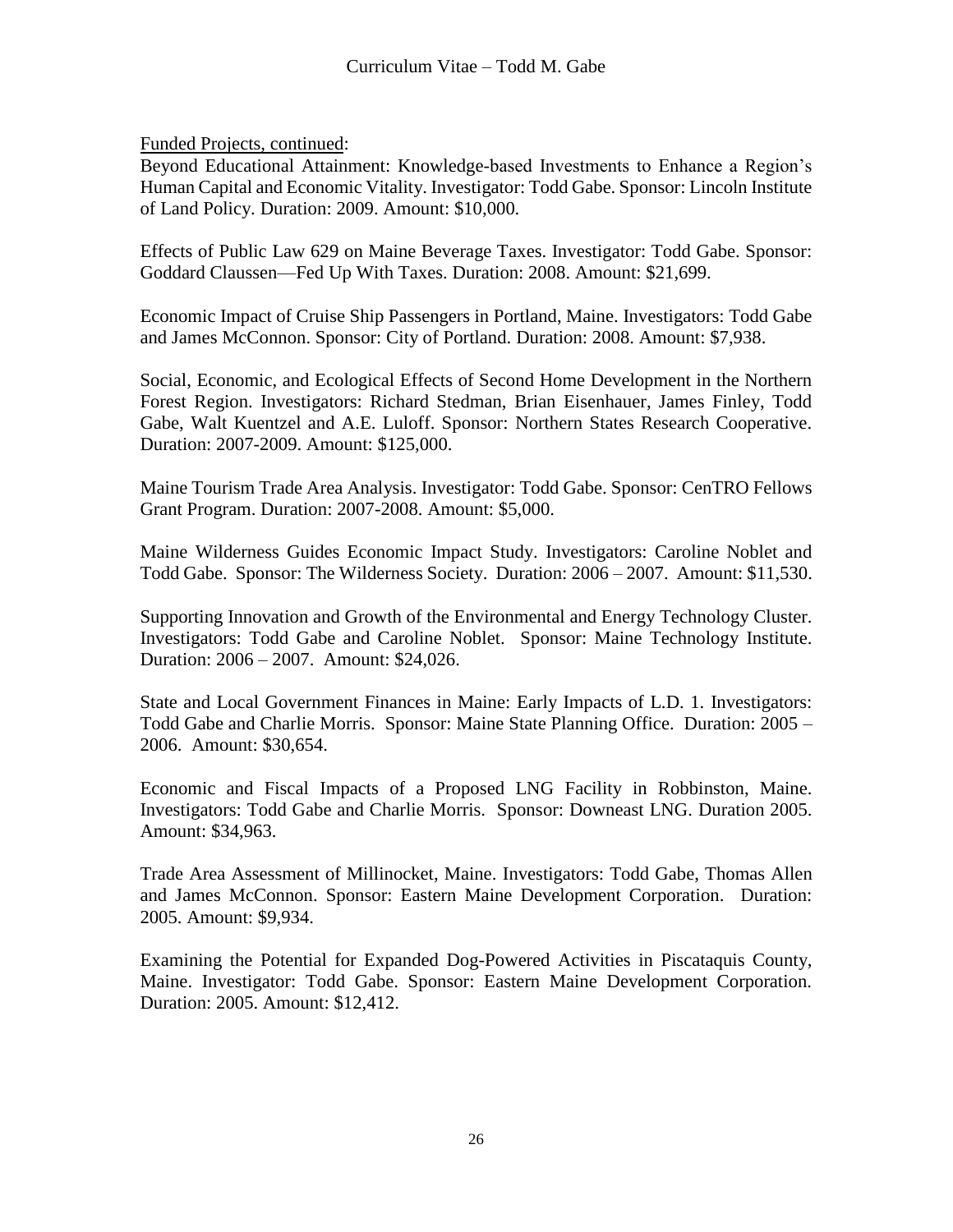Funded Projects, continued:

Agritourism in Maine: Opportunities, Challenges and Linkages. Investigators: Thomas Allen, Todd Gabe and James McConnon. Sponsor: Maine Agricultural Center. Duration: 2005 – 2006. Amount: \$6,970.

Enhancing the Prosperity of Small Farms and Rural Agricultural Communities: The Role of Industry Clusters. Investigators: Stephan Goetz, Kathryn Brasier, Timothy Kelsey, Walt Whitmer, Todd Gabe, Daniel Kuennen, Francis Mangan, Anusuya Rangarajan and David Smith. Sponsor: National Research Initiative, United States Department of Agriculture. Duration 2005 – 2009. Amount: \$319,859.

An Analysis of the Fiscal Effects of the Palesky Tax Cap Initiative Appearing on the November 2, 2004 Ballot. Investigators: Jonathan Rubin and Todd Gabe. Sponsor: Maine State Planning Office. Duration: 2004. Amount: \$10,000.

Why Do Rural Maine Workers Earn Less than Their Urban Counterparts? Investigator: Todd Gabe. Sponsor: University of Maine Summer Faculty Research Competition. Duration: 2004. Amount: \$7,500.

Nature –Based and Cultural-Heritage Tourism in Rural Maine. Investigators: Jonathan Rubin, Todd Gabe, Kathryn Hunt and Kathleen Bell. Sponsor: Rural Business Opportunities Grant, United States Department of Agriculture. Duration: 2003 – 2004. Amount: \$44,662.

MDI Tomorrow Citizen Survey. Investigators: Todd M. Gabe and Charles Morris. Sponsor: Mount Desert Island Tomorrow. Duration: 2003 – 2004. Amount: \$21,652.

Economic and Fiscal Impacts of a Slot Machine Facility at Bangor Raceways. Investigators: Jonathan Rubin and Todd M. Gabe. Sponsor: Pierce Atwood Consulting. Duration: 2002 – 2003. Amount: \$20,785.

Economic Analysis of Maine's Biotechnology Sector. Investigators: Todd M. Gabe and Thomas Allen. Sponsor: Maine Technology Institute. Duration: 2002 - 2003. Amount: \$23,121.

Economic Profile of Maine's Biotechnology Sector. Investigators: Todd M. Gabe and Thomas Allen. Sponsor: Center for Innovation in Biology. Duration: 2002. Amount: \$5,000.